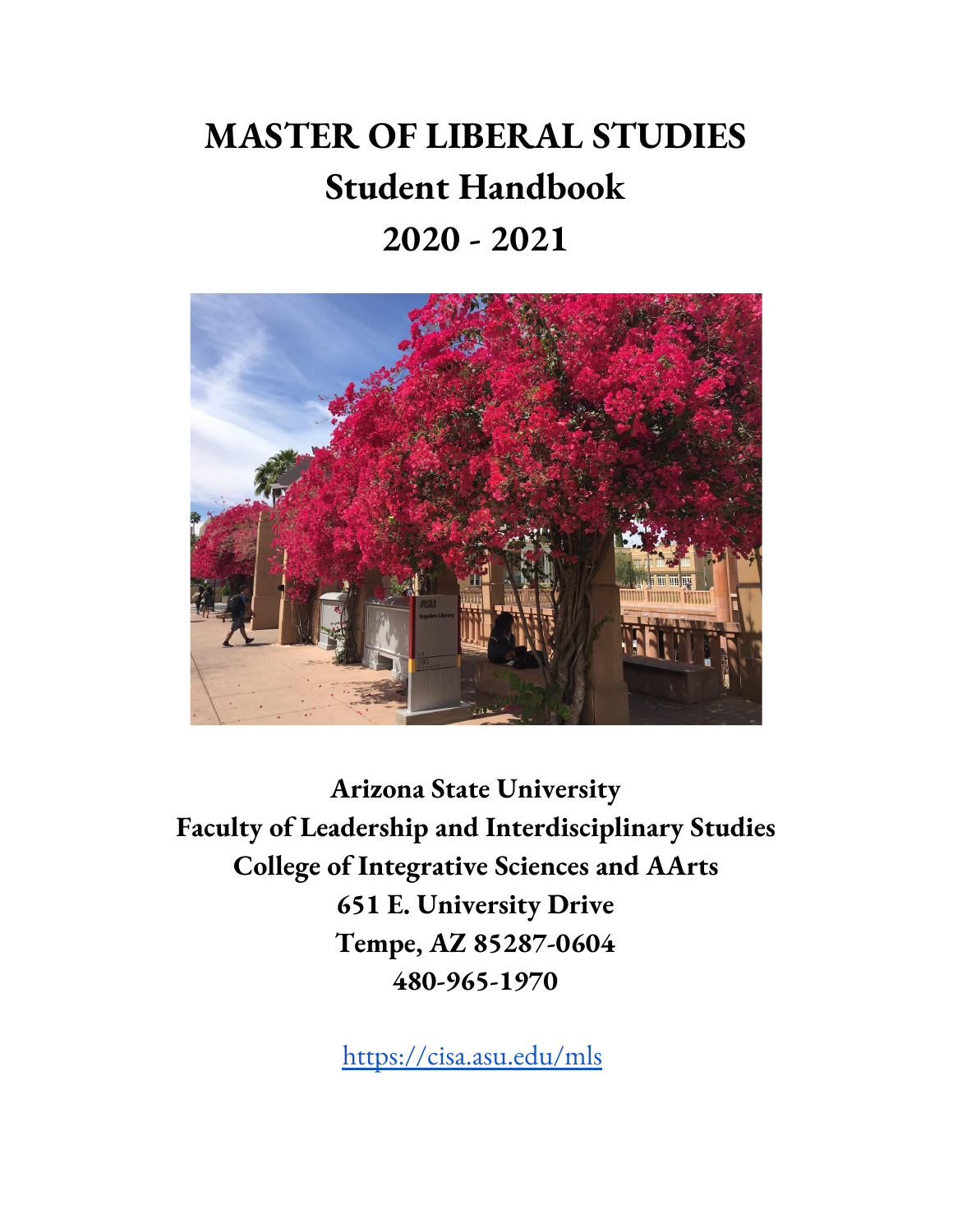# **CONTENTS**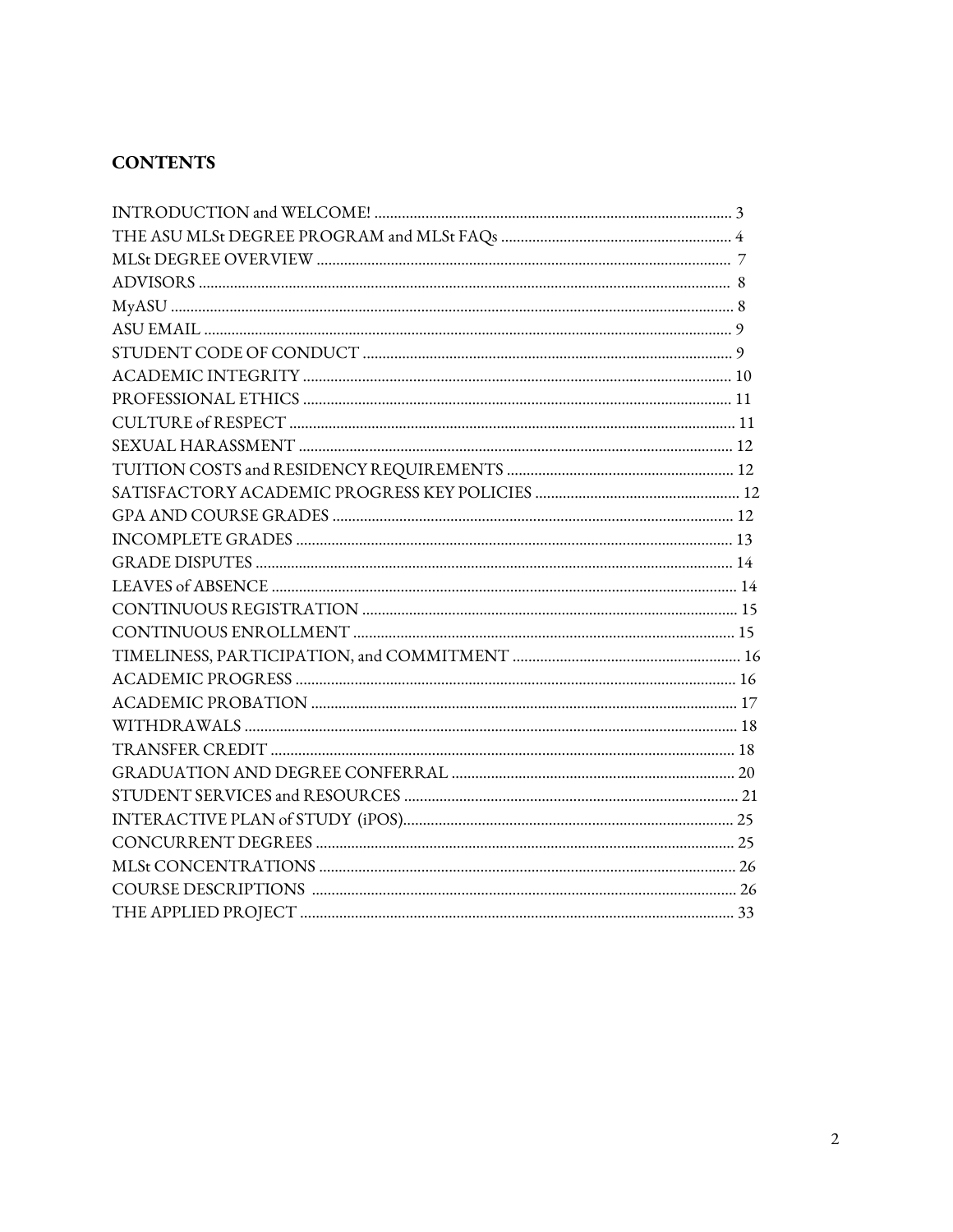#### **WELCOME to the MASTER of LIBERAL STUDIES PROGRAM at ASU!**

The faculty of the Leadership and Interdisciplinary program is excited that you are considering applying to, or have been admitted to the Master of Liberal Studies program. As graduate students, you will have the opportunity to interact with faculty from divergent backgrounds who are committed to the humanities and liberal studies. The intellectual and artistic diversity of our faculty ensures graduate students will participate in course offerings that are unique, nationally recognized, and supported by Arizona State University's commitment to innovation.

The graduate faculty is committed to your success and are here for you at every stage of your journey through the Master of Liberal Studies graduate program.

This handbook lays the foundation for your success in this program. It sets shared expectations for both the faculty and students. It also outlines the standards and policies set by the College of Integrative Sciences and Arts and ASU's Office of Graduate Education. Please keep this handbook nearby and refer to it often. As a graduate student it is your responsibility to make sure that you are following it in letter and in spirit. If you have any questions or concerns about the content in this handbook, do not hesitate to shoot me an email or request a Zoom meeting for clarification.

As Director of the Master of Liberal Studies Program, I speak for the graduate faculty in reiterating our commitment to an innovative and rewarding educational journey. I want to ensure students that my door (on campus or virtually!) is open and I join our faculty in looking forward to working with you to achieve your graduate degree in this program and beyond.

**Angela Giron**, Director, Master of Liberal Studies Assistant Clinical Professor, Faculty of Leadership and Interdisciplinary Studies [angela.giron@asu.edu](mailto:angela.giron@asu.edu)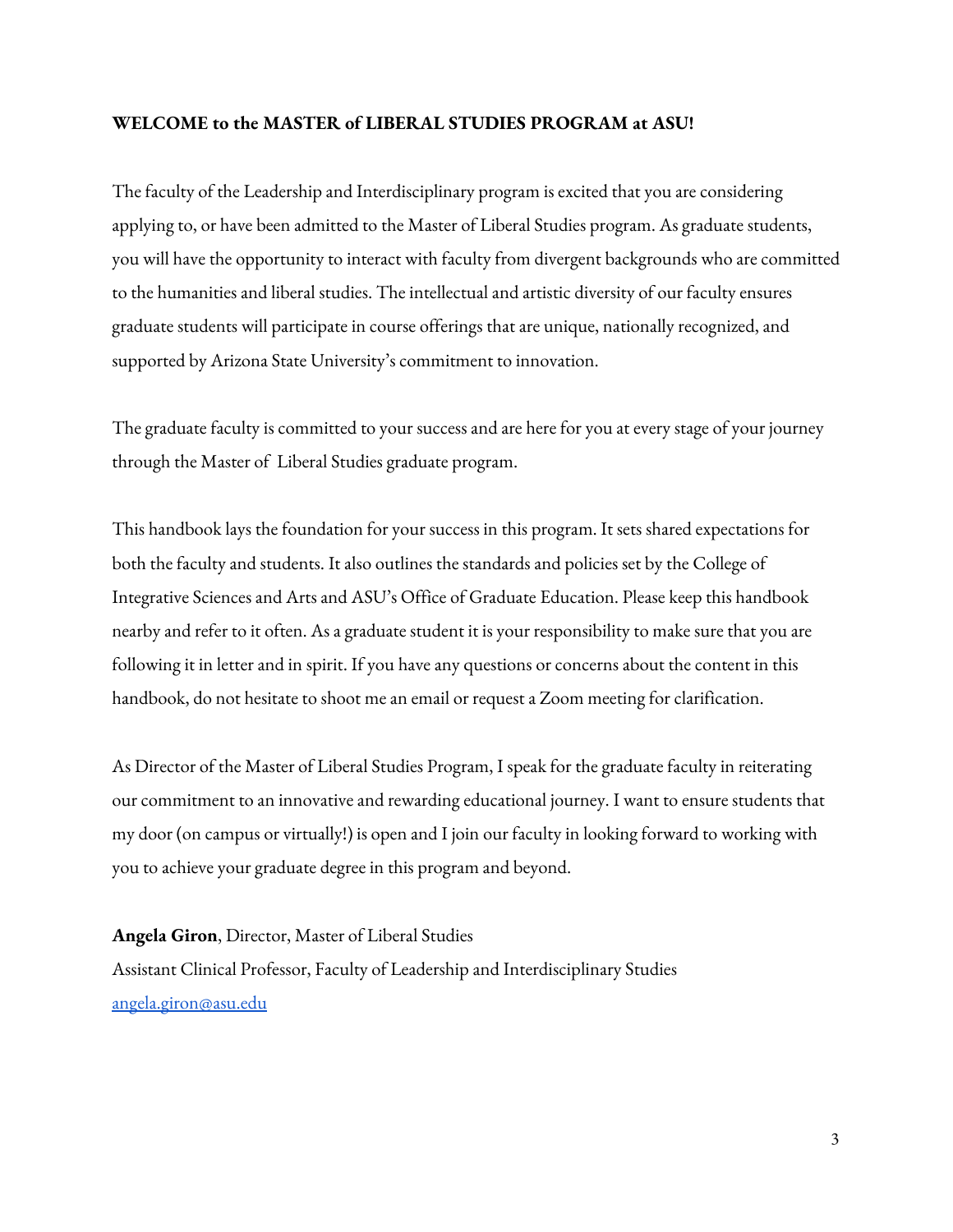# **THE ASU MASTER of LIBERAL STUDIES PROGRAM**

The Master of Liberal Studies (MLSt) program offers students the opportunity to explore a wide array of topical, intersectional and disciplinary approaches and build critical thinking and communication skills that can be applied to daily life and work.

Based on the premise that engaging multi-disciplinary pursuits -- from creative writing and practices to critical research and analysis -- stimulates intellectual awareness and self-fulfillment, the MLSt program simultaneously builds capacities for informed citizenship, professional development and democratic engagement. Students frequently express their love for the flexibility of the program, and ability to choose the focus they enjoy most!

The MLSt program ultimately prepares students to meet the contemporary moment with concrete tools of creative and critical thinking, problem-solving, communication and expression.

# **MLSt PROGRAM FAQs**

**What do students enjoy about the program?** Classes are exciting, diverse and dynamic. The course resources involve films, online libraries and databases, news and literary sources, engaged discussions and ideas that challenge thinking, and much more.

**How many courses are required for the MLSt program?** Students take 10 classes. Three are Core classes, six are electives, then an Applied Project completes the degree. (The opportunity to craft your own program of study -- by making selections among electives -- is a high point of the program.)

**What is the Applied Project?** The Applied Project is the final effort created and submitted by a graduating MLSt student. It is the equivalent of a "thesis" or "capstone." This independent study is approved and mentored by a faculty member. There are a huge number of options, including:

- **●** An anthology of original creative work
- **●** Extended research project
- **●** Curated blog focused on personal interest
- **●** Film or video project (including scripts)
- **●** Theatrical, dance, spoken-word, musical, or other performance productions
- **●** Lesson plans, syllabi, and other educational materials
- **●** Community or civic projects
- **●** Efforts in publishing
- **●** Many more choices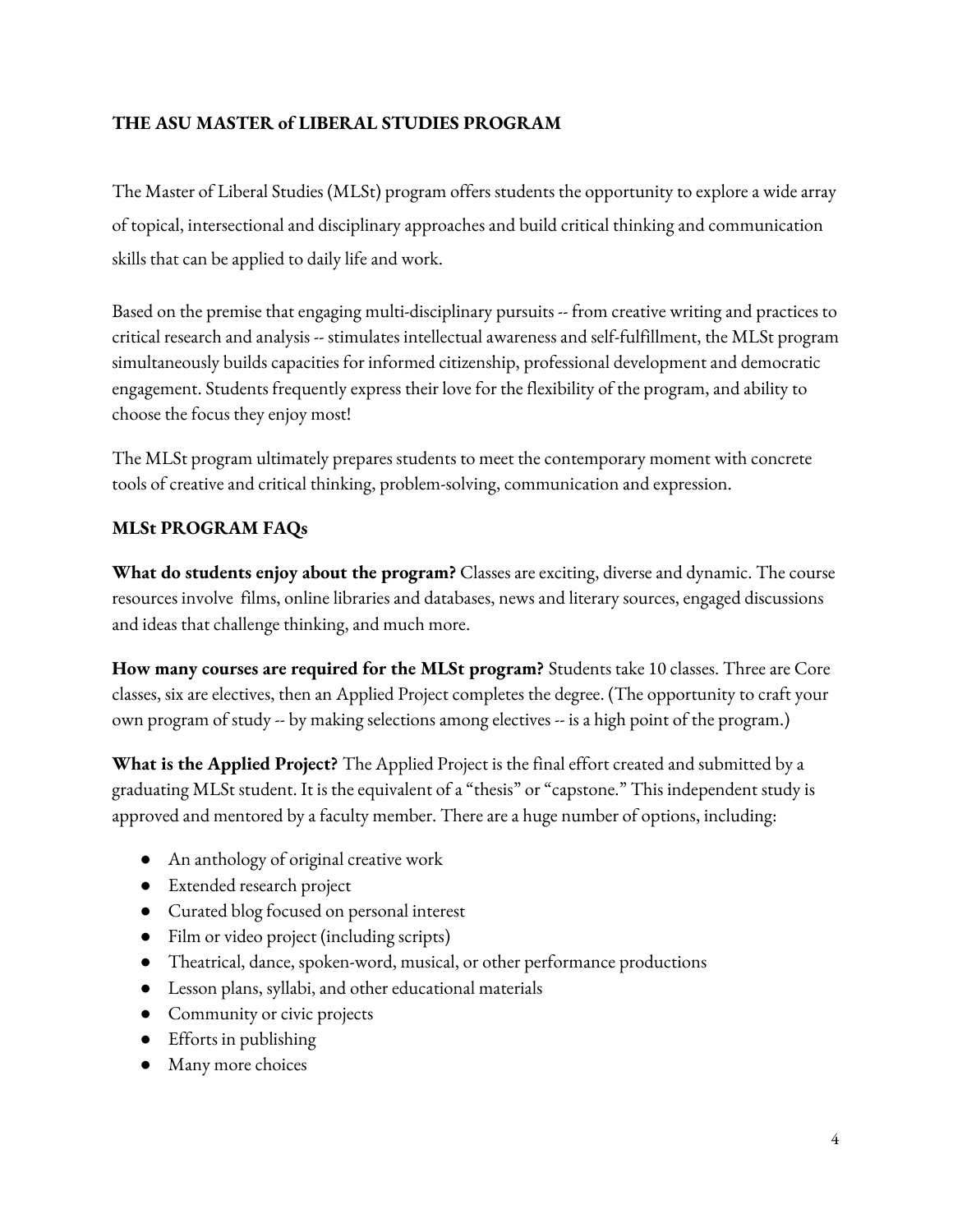**How long does it take a typical student to complete the program?** The degree can be accomplished in 16 months. Some students will take more time and others less.

**What are some of the highlights of the program experience?** Students appreciate the chance to pursue their interests via an array of unique electives. The MLSt program at ASU has been lauded by its graduates for the close personal attention of instructors and engagement with other students, often from all over the world.

**Who are the MLSt program Faculty**? We have a mix of full-time professors of practice alongside adjunct faculty who are experts in their fields. Our key professors are:

**Angela Giron**, MFA, Program Director, Assistant Clinical Professor **Rebecca Byrkit**, MFA, Assistant Clinical Professor **Dr. Megan Todd**, PhD, Lecturer

### **MLSt Online and On-campus Programs:**

**What is the difference between the online and on-campus MLSt programs?** There are different considerations for choosing our online or on-campus versions of the program, however, regardless of format, program requirements remain the same. Please note: all MLSt classes are offered online, elective courses vary in their delivery platforms, from online to on-campus. Thus, if one or the other method is preferred, or a combination works for the student, it's good to work with an advisor on a Plan of Study.

**How long has the on-campus program been around and what is the student population of the campus program?** The program was founded in 2007. Our campus students are adults who often live close to the ASU campus. Most are working professionals, some are returning to school after years and others enter our program directly from their bachelors programs.

**How long has the online program been offered, and what is the student population?** The online program was initiated in 2013. Our students are adults, many of whom are working professionals, some returning to school and others enter our program directly from their bachelors' programs. Many online students live far from the ASU campus (we have a global student registry reaching Asia, Cuba, South America, Canada, Europe and across the US). Students are attracted to the multidisciplinary approach to the program, intersections of several interests, as well as the depth and regularity of online interaction.

### **MLSt Course FAQs:**

**What is a typical class size**? Five to 30 students.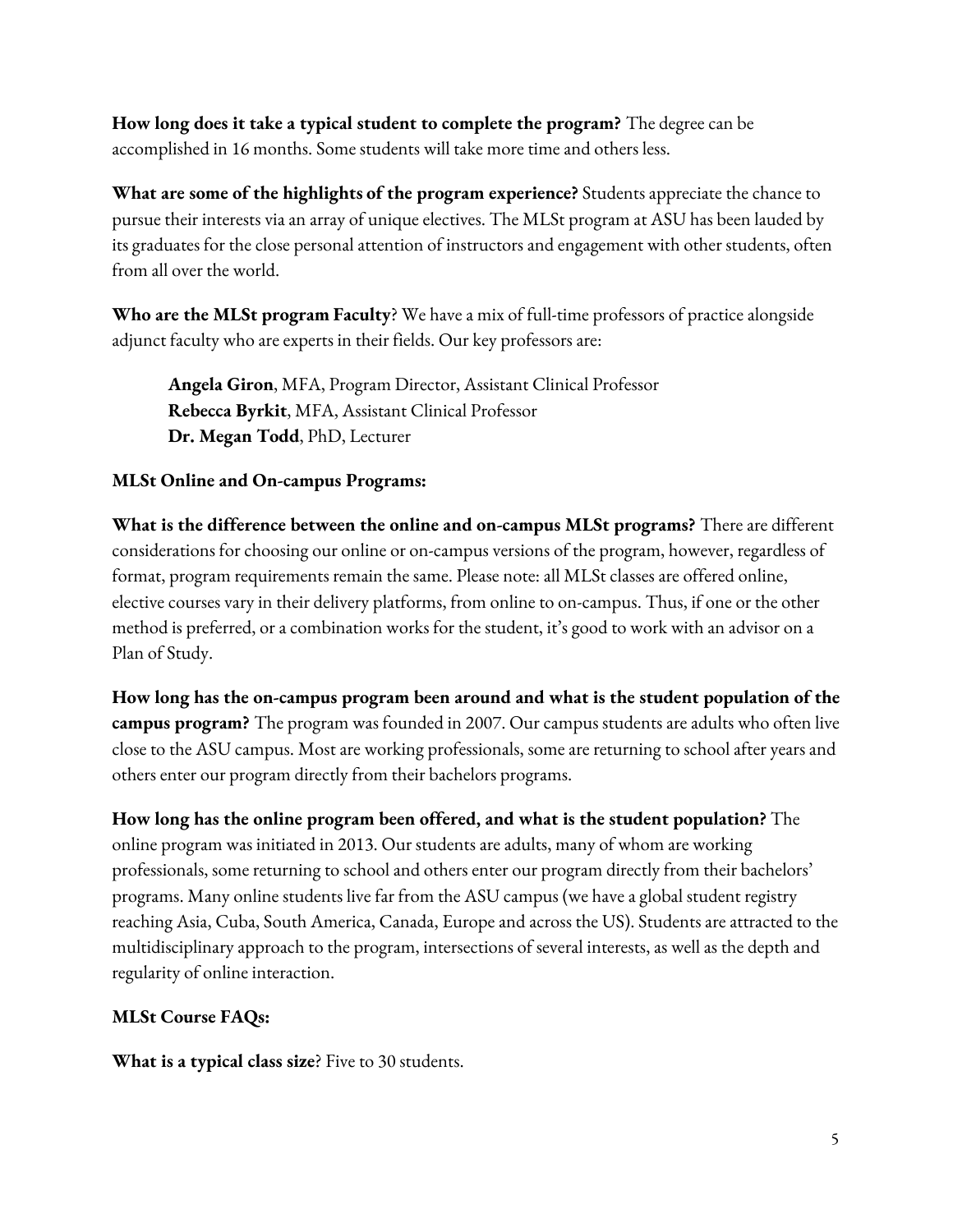**What does a typical MLSt class entail**? Each week students move to new topics, including reading and media resources, responding to energetic class discussions, and engaging in a variety of assignments (mostly writing). Classes often include:

- **Lectures:** Short video talks by instructors and guests
- **Carefully selected readings**, including student suggestions
- **Film and video viewing**
- **Opportunities to hone critical thinking and to review and improve writing and communication skills**
- **Exposure to a diverse, engaged and attentive academic community**
- **A sense of continuing best practices in sustaining creative scholarship**
- **Student projects (both individual and group):** Results of individual or group study that might involve creating PowerPoint and/or GoogleSlides presentations, podcasts, blogs, film or video projects, collected creative writing, critical writing, research projects and many more options, often customized by the student and mentored by the instructor
- **A distinct variety of experience from class to class:** MLSt instructors design their own courses, drawing from a wealth of professional experience, student interests, current cultural and educational trends and faculty collaboration.

**What is the time commitment expected per class per week?** Each 7.5 week, 3-credit class requires 18 hours of student engagement per week. Weekly attendance is mandatory in online courses, and students are required to attend every class held in on-campus courses.

# **MLSt Career and Industry FAQs:**

**Are there any specific careers or licenses that this program will prepare me for?** While Liberal Studies prepares students to meet the contemporary moment with concrete tools of creative and critical thinking, problem-solving, communication and expression, it does not provide occupational-specific training or licenses.

**What are key industry and/or occupational skills I can learn?** Many employers value the aptitude for polymathy (an avid interest in multiple subjects), critical thinking and communication skills encouraged and cultivated in this program. Skills developed in this program can include:

- **●** Building an informed socio-cultural analysis to meet today's world and professional demands
- **●** Analysis into the historico-cultural context of various forms of expression, documentation, media
- **●** Reading, writing and communicating effectively and persuasively
- **●** Conducting and evaluating evidence and research
- **●** Communicating complex ideas through research and creative narrative writing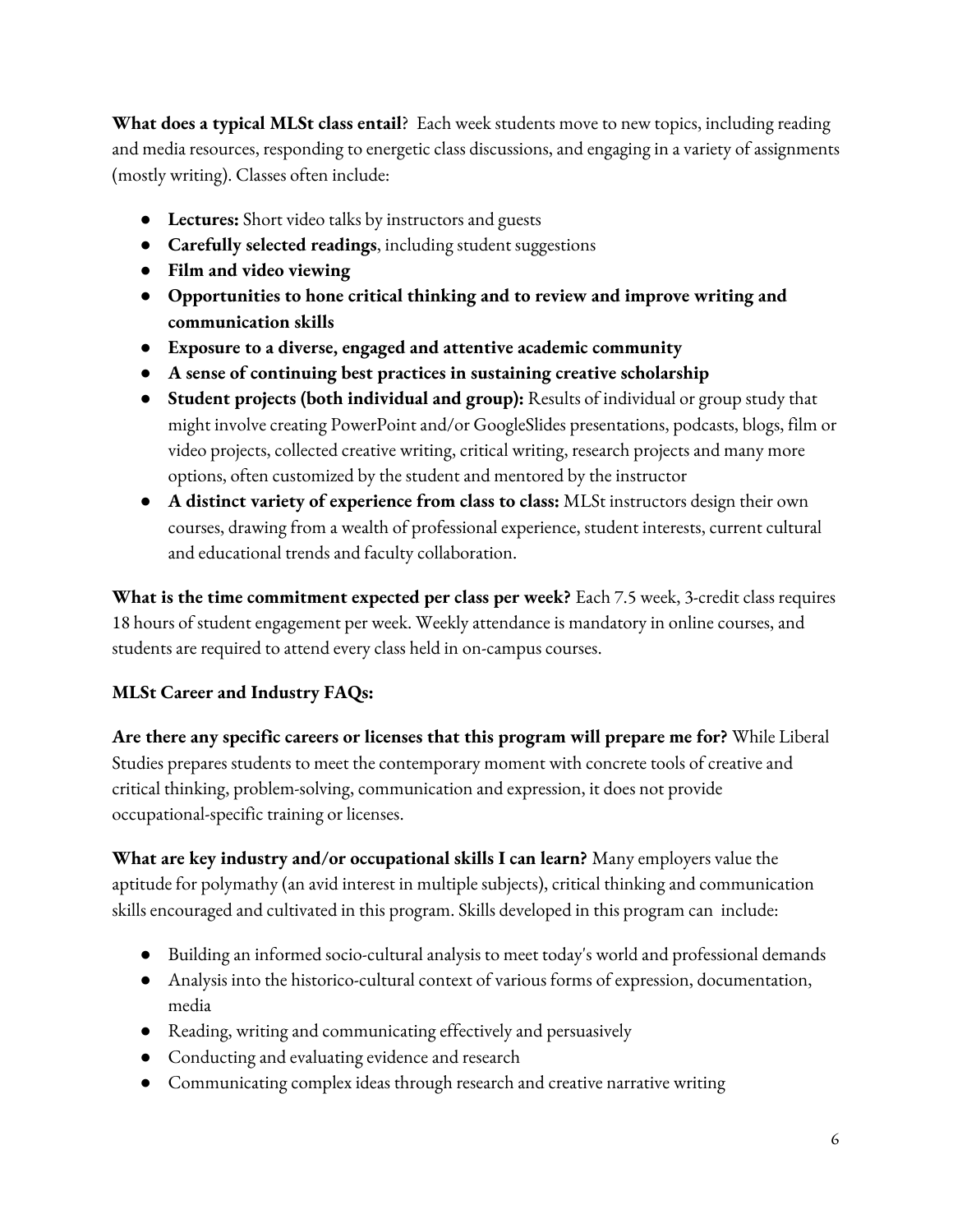**●** Evaluating and applying creative and critical skills to address the complexities of a changing society and culture

**What Are the Standards for English Proficiency?** If your native language is not English (regardless of where you may now reside), you must provide proof of English proficiency. Your application will not be processed without valid proof of English proficiency: <https://students-dev.asu.edu/graduate/proficiency>

### **DEGREE OVERVIEW**

### **Master of Liberal Studies Degree requirements:**

The MLSt Degree is a 30-credit-hour program including a culminating experience. The program includes 9 credits of required core courses, 12-18 credits of electives, and 3-9 credits of culminating experience, including an Applied Project and focused individual study.

### **Three Different Degree Options:**

There are different considerations for choosing our online or on-campus programs. While all MLSt classes are offered online in 7.5 week semesters, elective courses from outside of our program vary in their delivery platforms, from online to on-campus and from 7.5- 15 week semesters. It's important to work with an advisor to develop an Interactive Plan of Study that meets your needs and interests.

**1.** The **Master of Liberal Studies (on-campus)** can be completed on campus with a mix of online MLSt core courses and electives, as well as on-campus elective courses from outside of our program. Campus students have the option of searching other programs for 500-level classes to use as electives. These electives can be included with approval by the MLSt program director. Tuition cost varies with residency status.

**2.** The **Master of Liberal Studies (online)** is entirely online with a broad array of classes to choose from within our MLSt program. Students do not visit the campus for classes. Electives from other programs are rarely available due to limited Online graduate classes in other departments.

**3.** The **Master of Liberal Studies in Film and Media Studies (on-campus only)** can be accomplished on campus with a mix of online MLSt core courses and elective on-campus or online courses from outside of our program. On-campus students have the option of searching other programs for 500+level classes to use as electives. These electives can be included if approved by the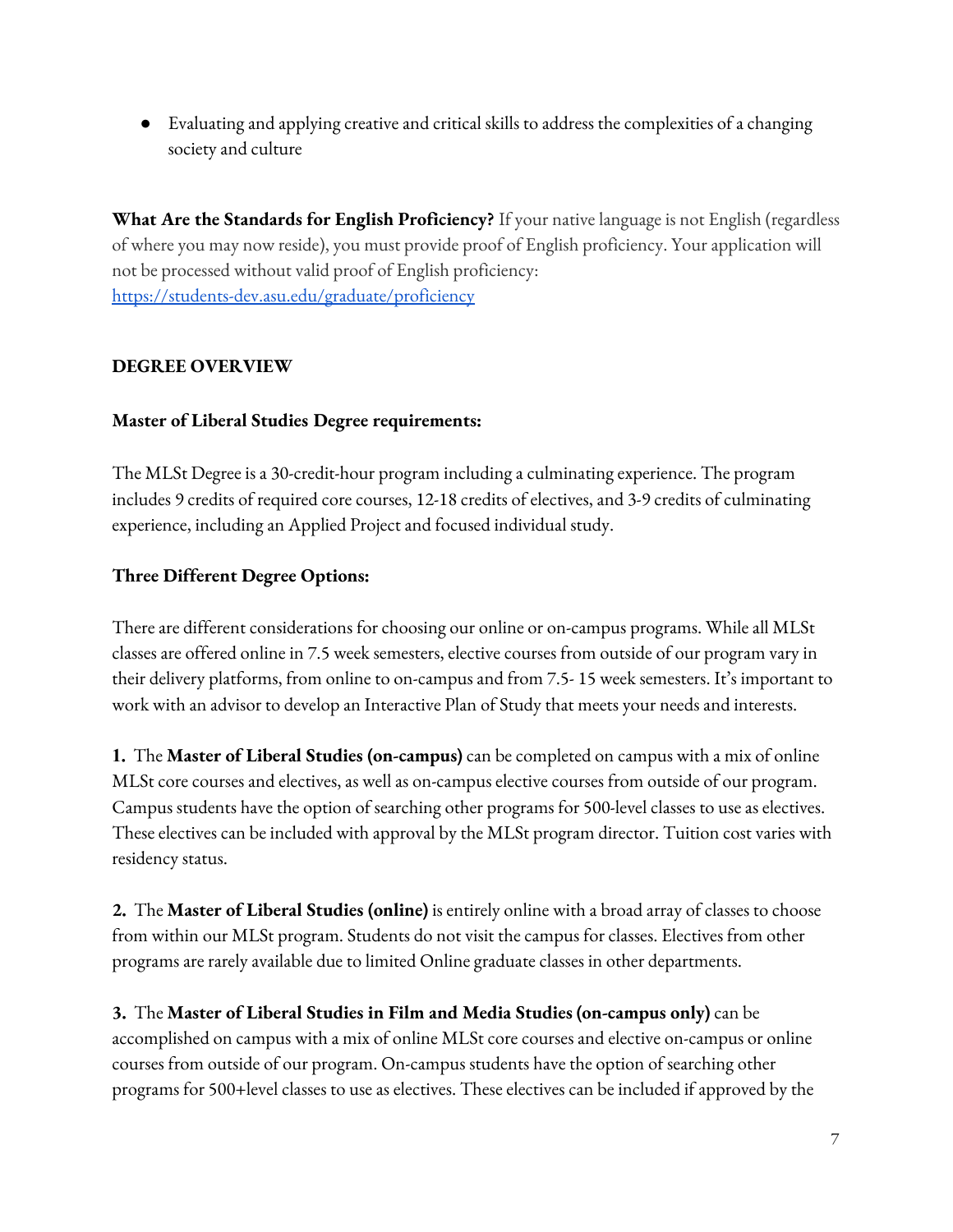MLSt program director.

Tuition cost varies with residency status.

The MLSt program offers an array of film classes including film analysis, film philosophy, global cinema, creative nonfiction, food, film and culture to name a few, but in this degree, students also gain access to classes in many different departments. (It is important to note that we do **not** teach film techniques or video editing.)

Film course elective options at the 500+ level are sometimes offered by the Department of English (FMS) , Herberger Institute for Design and the Arts (THF), and the School of International Letters and Cultures (SLC). You will need to request permission to enroll from the instructors.

# **ADVISORS**

### **MyASU**

**Portal:** Your my.asu.edu portal is your go-to place for information about courses, transcripts, transportation, student success and support, finances, university policies and the academic calendar. Please take time to familiarize yourself with all MyASU areas.

**Profile:** Update your address, phone number, email information, or add guests, such as a parent, so they can look for FERPA-protected information, including grades.

**My Classes:** Click on the name of each course to access the corresponding Canvas content. This is where you will see the syllabus, find links to readings and submit assignments. Take a few minutes to familiarize yourself with the structure of each course.

**Final Transcript**: If you sent in a transcript for admission to the program before you graduated, send your final transcript with your degree posted.

**Academic Integrity Module**: ASU Graduate Education module reviewing academic integrity expectations. Please complete as soon as possible. Please note, this module explains the university-wide policy.

**Academic Calendar** (bottom right box): This has important dates you need to monitor, including when classes begin, last day to register or drop/add classes, tuition and fee payment deadlines, holidays, withdrawal deadlines, schedule of classes available and when to enroll.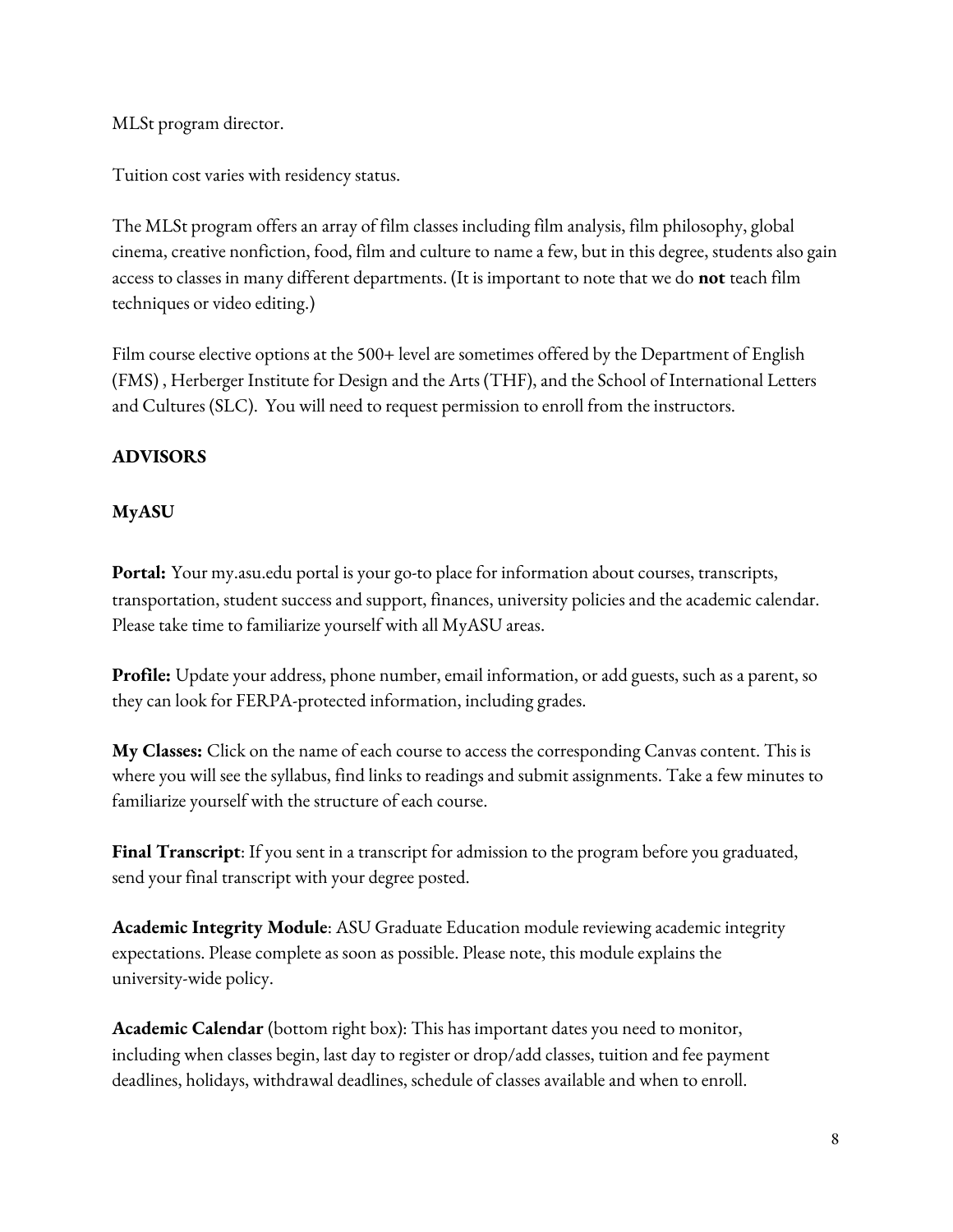**Campus Services:** This includes Health and Wellness Resources, such as health insurance, counseling, disability services; Transportation, such as parking permits, METRO Light Rail, U- Pass and campus shuttles; Student Success and Support, such as disability services, tutoring and student success centers; and Job & Career Services. Please note these job resources are university-wide and not specific to a particular program offered by the Faculty of Leadership and Interdisciplinary Studies.

### **ASU EMAIL**

All ASU MLSt students are required to have an active ASU email account. You can forward the ASU email to another preferred account (if you wish).

It is essential that you check the ASU email account at least three times per week, so you don't miss important notices. (If you are an online student, we recommend you check it every weekday.) Arizona State University and the Master of Liberal Studies program conduct their business via ASU email only.

Check your MyASU priority tasks for messages and holds from the university. **Students are independently responsible** for managing their tuition payments, finances, assignment deadlines, graduation process, and tracking university academic calendar deadlines.

# **STUDENT CODE OF CONDUCT**

At the graduate level, it is expected that students are familiar with these issues and that each student assumes personal responsibility in their work. When in doubt about appropriate conduct, students should review **ASU Academic Integrity Policies and [Resources](https://www.asu.edu/courses/acc250m/webs/academic_integrity_policy.htm) and consult an instructor or advisor** to seek clarification as needed. As outlined by ASU's policy, a student may be found to have engaged in academic dishonesty if that student:

- 1. Engages in any form of academic deceit
- 2. Refers to materials or sources or uses devices (e.g., computer drives, audio recorders, camera phones, text messages, crib sheets, calculators, solution manuals, materials from previous classes, or commercial research services) not authorized by the instructor for use during the Academic Evaluation or assignment
- 3. Possesses, reviews, buys, sells, obtains, or uses, without appropriate authorization, any materials intended to be used for an Academic Evaluation or assignment in advance of its administration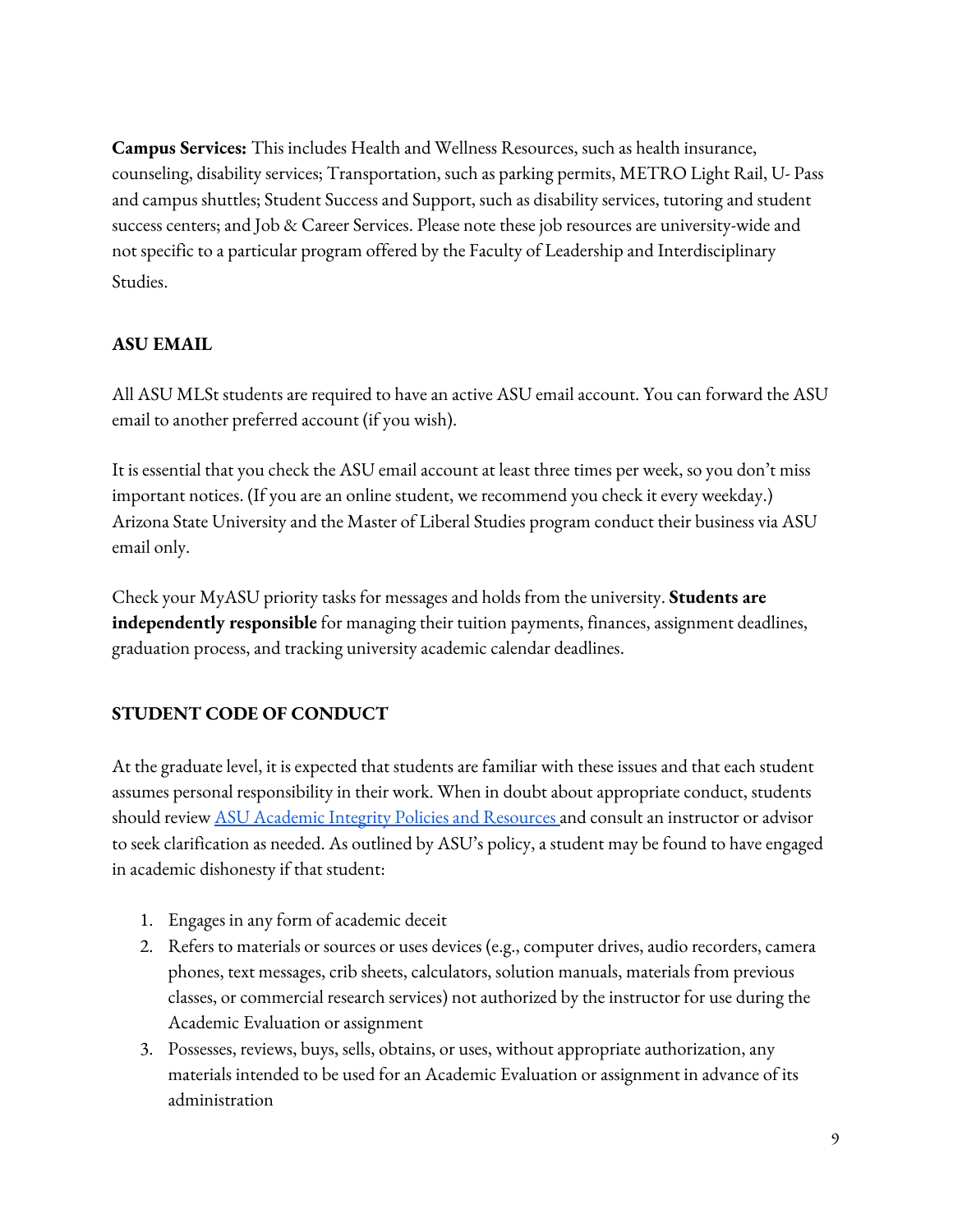- 4. Acts as a substitute for another person in any Academic Evaluation or assignment
- 5. Uses a substitute in any Academic Evaluation or assignment
- 6. Depends on the aid of others, including other students or tutors, in connection with any Academic Evaluation or assignment to the extent that the work is not representative of the student's abilities
- 7. Provides inappropriate aid to another person in connection with any Academic Evaluation or assignment, including the unauthorized use of camera phones, text messages, photocopies, notes or other means to copy or photograph materials used or intended for Academic Evaluation
- 8. Engages in plagiarism or self-plagiarism
- 9. Uses material from the Internet or any other source without full and appropriate attribution, citation
- 10. Permits their work to be submitted by another person in connection with any Academic Evaluation or assignment, without authorization
- 11. Claims credit for or submits work done by another
- 12. Signs an attendance sheet for another student, allows another student to sign on the student's behalf, or otherwise participates in gaining credit for attendance for oneself or another without actually attending
- 13. Falsifying or misrepresenting hours or activities in relationship to an internship, field experience, clinical activity or similar activity
- 14. Attempts to influence or change any Academic Evaluation, assignment or academic record for reasons having no relevance to academic achievement

**ABOR Published Student Code of Conduct:** All students are expected to adhere to the Arizona Board of Regents Student Code of Conduct and university policies and procedures: <https://eoss.asu.edu/dos/srr/codeofconduct>

We require that students **do not disrupt classes**. In discussions, we request students to respond thoughtfully and respectfully to each other, and to their instructors and guests. In our academic world, we can all disagree with each other but still be respectful of others. Sarcasm, insults, sneers, and other derogatory or disruptive language **will not be tolerated.**

### **ACADEMIC INTEGRITY**

The Faculty of Leadership and Interdisciplinary Studies has a zero tolerance policy toward academic dishonesty that is enforced within every course and educational activity offered or sanctioned by the school. Any allegation of academic dishonesty will be referred to the College of Integrative Sciences and Arts Standards Committee for review and recommendation to the dean of the school. If any student is found to have engaged in academic dishonesty in any form – including but not limited to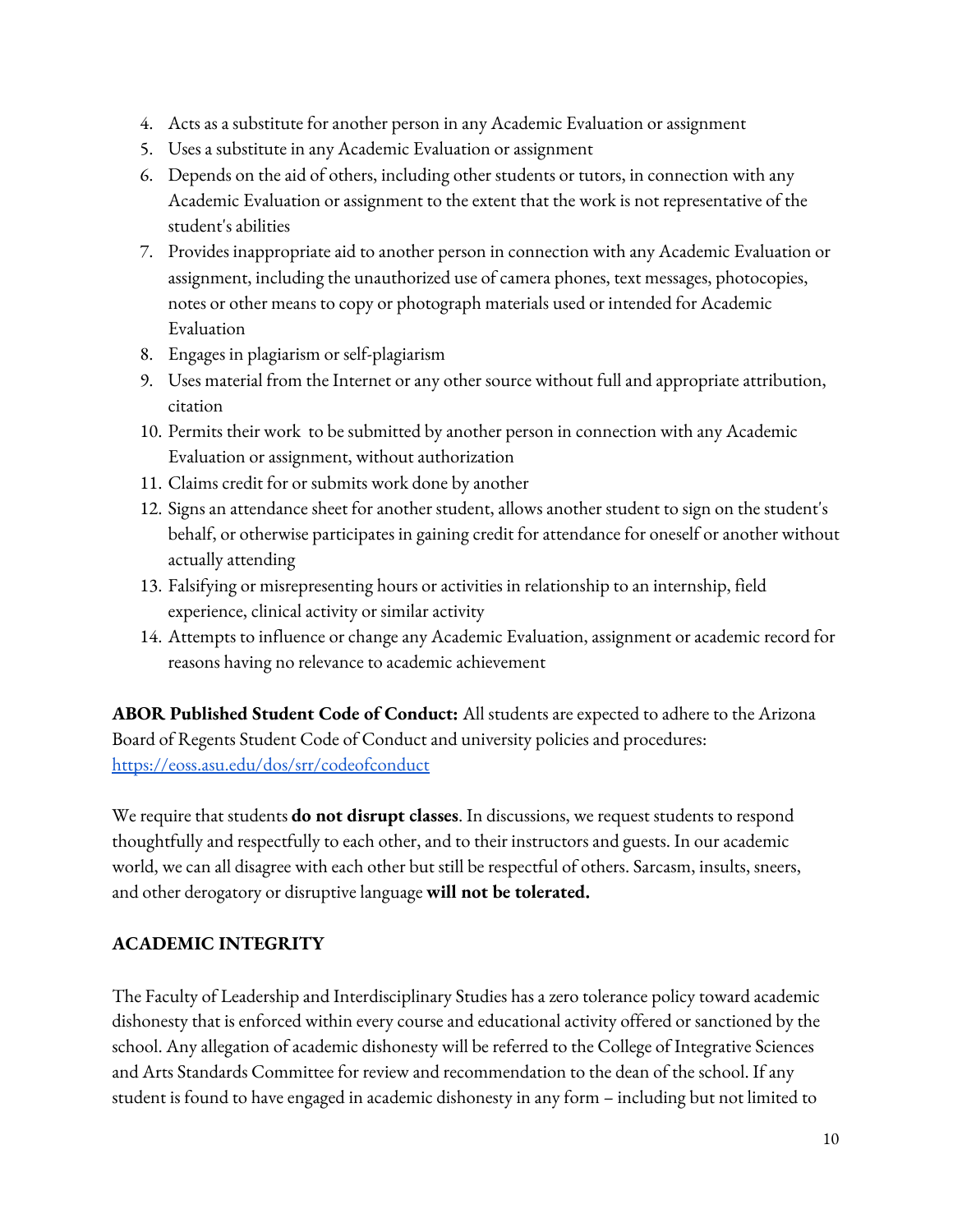cheating, plagiarizing and fabricating – that student shall receive a grade of XE for the class and will be dismissed from the school. There will be no exceptions.

International students who violate academic integrity policies may be dismissed immediately. Being withdrawn from a degree program can have immediate consequences regarding visa status.

### **PROFESSIONAL ETHICS**

In addition to academic integrity commitments, graduate students in Faculty of Leadership and Interdisciplinary Studies programs must abide by the highest levels of academic ethics. As a graduate student you must understand and observe all procedures and requirements specified by the ASU Graduate College and the Master of Liberal Studies program.

# **CULTURE of RESPECT**

# **The MLSt Culture of Respect is a foundational commitment to the integrity of the classroom community and scholarly environment.**

By receiving this handbook, you are agreeing to uphold this foundational commitment in all courses and program environments.

The Culture of Respect means to treat everyone, your peers, instructors, other students, staff, faculty advisors and members of the ASU community with respect and communicate in a professional manner at all times. This is of utmost importance in community forums, discussions, peer work and all communication, whether online or in person.

An instructor may withdraw a student from a course with a mark of "W" or assign a grade of "E" when the student's behavior disrupts the educational process. Disruptive class behavior can include derogatory or discriminatory statements in regards to race, ethnicity, gender, sex, ability, immigration status. It can include aggressive, combative or threatening language. It can include the inappropriate address of a fellow student or faculty.

Disruptive classroom behavior is defined by the instructor. If a disruptive incident occurs here is the procedure that instructors will follow.

- **First occurrence:** The instructor will notify the student of the disruptive behavior and suggest a corrective approach. No further action taken.
- **Second occurrence**: The instructor will notify the student of the disruptive behavior. The student will be allowed to continue in class but may immediately lose the privilege of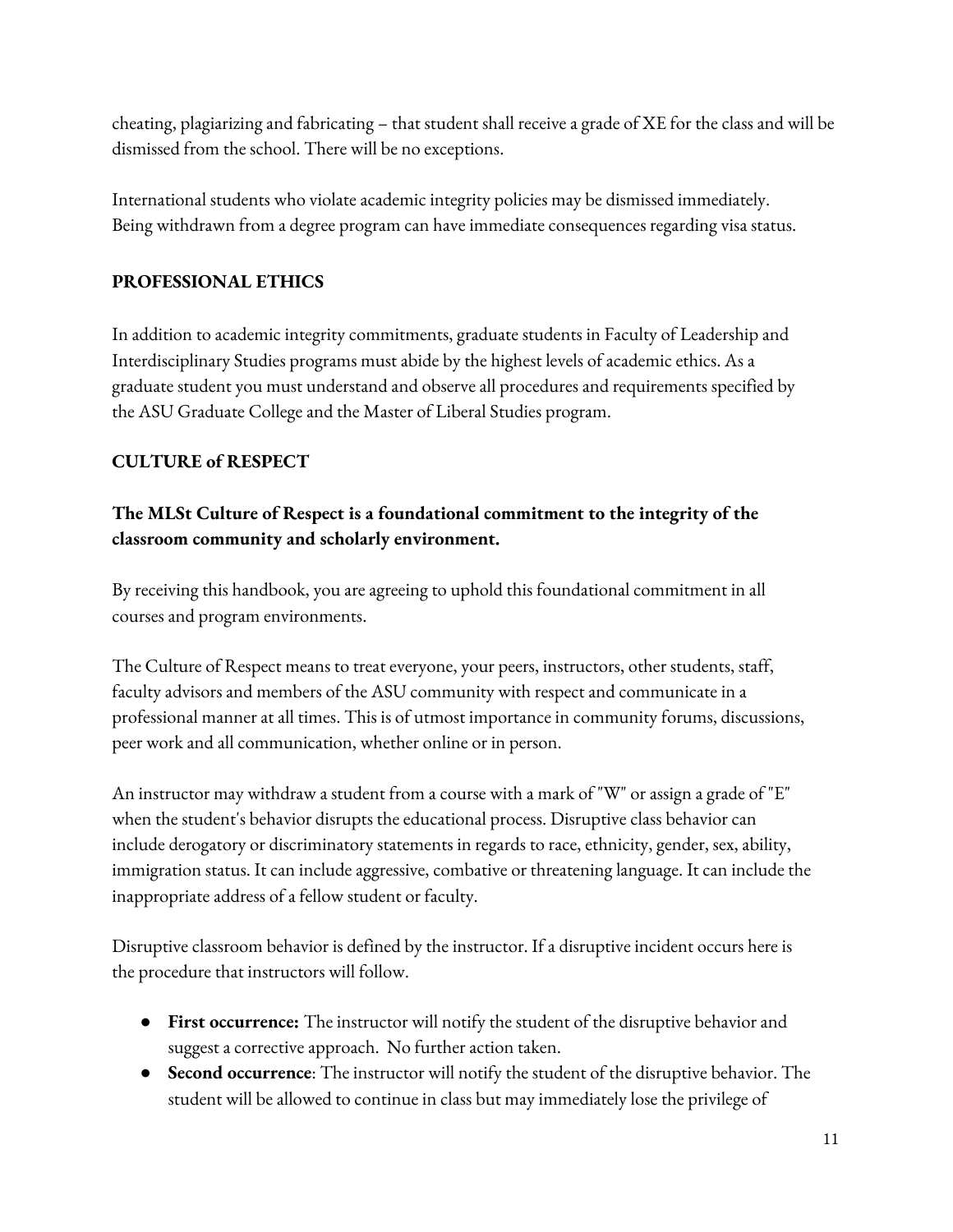further classroom interactions with other students, including, but not limited to discussions and peer work. An incident of disruptive behavior may be reported to the Dean of Students.

● **Third occurrence:** The student may be withdrawn with a mark of "W" or be assigned a grade of "E." An incident report of disruptive behavior will be reported to the Dean of Students.

### **SEXUAL HARASSMENT**

The University prohibits sexual harassment by employees and students and will not tolerate sexual harassment that interferes with an individual's work or educational performance or creates an intimidating, hostile or offensive working, learning or residential environment. ASU's sexual harassment policies and procedures can be found online at this address: <https://www.asu.edu/titleIX/>

# **TUITION COSTS, RESIDENCY REQUIREMENTS and FEES per DEGREE**

Online students of **Master of Liberal Studies Online** pay a standard tuition and do not need to declare residency. Please proceed directly to ASU's Tuition and Cost [Calculator](https://students.asu.edu/costs) to determine tuition, costs and fees.

On-campus and Campus-only students in the **Master of Liberal Studies** and **Master of Liberal Studies in Film and Media** programs need to declare residency status. Please visit this link for more information on how to determine residency here: [https://students.asu.edu/residency.](https://students.asu.edu/residency)

Once you have determined residency status, please move to ASU's Tuition and Cost [Calculator](https://students.asu.edu/costs) to determine tuition, costs and fees based on residency status.

### **SATISFACTORY ACADEMIC PROGRESS KEY POLICIES**

All graduate students are expected to make systematic progress toward completion of their degrees. Students are responsible for verifying and tracking satisfactory progress policies as required by their degree program and Graduate Education. If a student fails to satisfy the requirements, the student may be dismissed from his/her program based on the academic unit's recommendation to Graduate Education.

These policies are outlined below and detailed on the university's Graduate Education website: https://graduate.asu.edu/key-policies.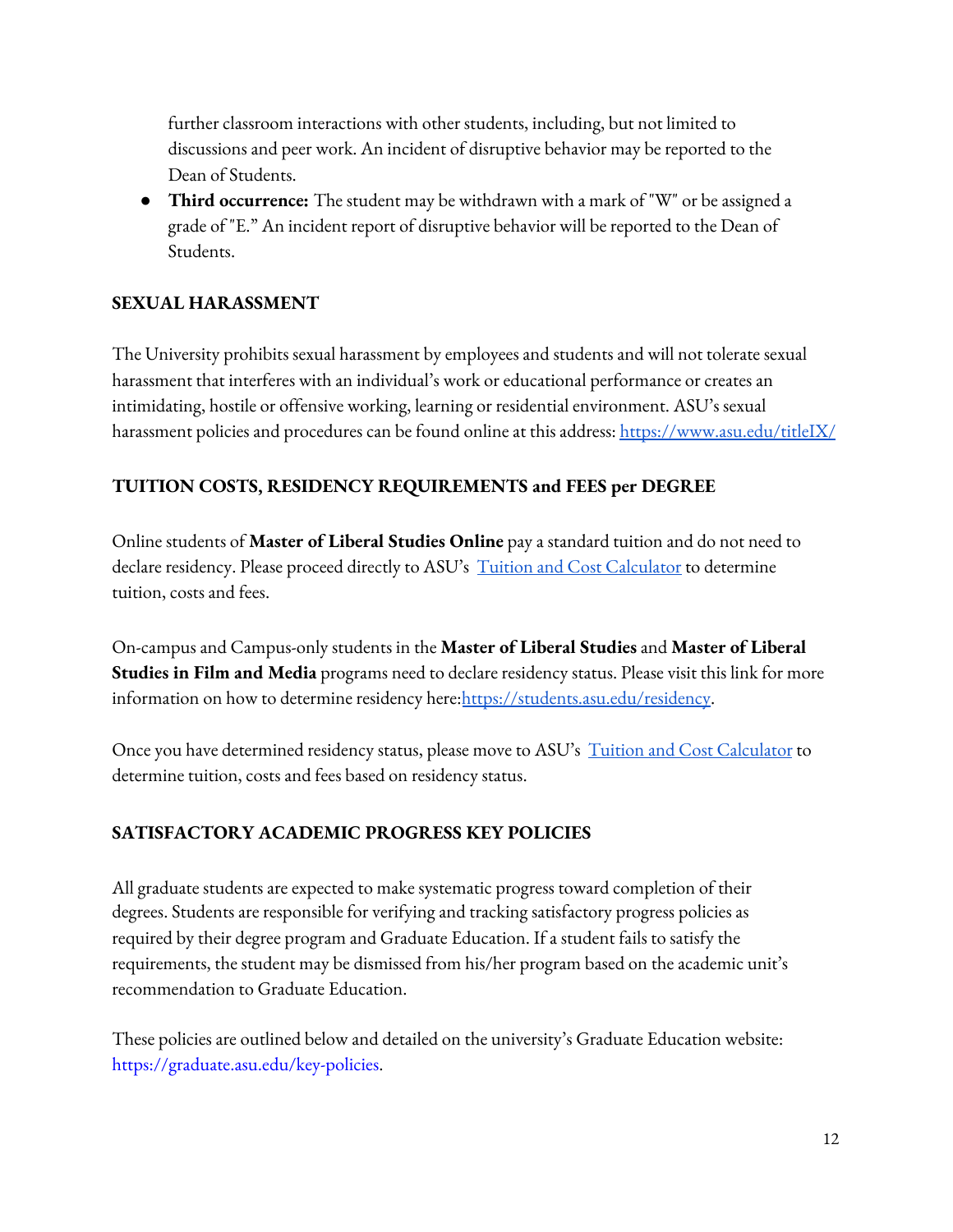### **GPA AND COURSE GRADE**S

Faculty of Leadership and Interdisciplinary Studies students must maintain a minimum 3.0 cumulative Grade Point Average (GPA) overall and in courses included in their Interactive Plans of Study. Courses taken as an undergraduate at ASU and reserved for use in a graduate degree program are included in the GPA (i.e. a  $\frac{a_4+1}{2}$  [program](https://cisa.asu.edu/4plus1)).

If a student's GPA falls below 3.0, the student will be notified in writing and placed on probation. If the student's GPA is not raised to at least a 3.0 by the end of the next semester, a recommendation will be made to Graduate Education to remove the student from the program.

To receive their degrees, students also are required to earn at least a B (3.0) in their culminating experience of a thesis or applied capstone.

### **INCOMPLETE GRADES**

**The grade of "I" (Incomplete) will only be considered by an instructor when a student has been doing acceptable work and is unable to complete a course (e.g., final exam, term paper, or other culminating project) because of illness or other conditions beyond the student's control.**

**The student must have completed 80 percent of all assignments with a cumulative grade class average of 80 percent or higher to be eligible to request an Incomplete.** Terms of Incompletes must be finished in the time frame stipulated in the Incomplete contract or within a maximum period of one year. (After one year, the grade of Incomplete [I] becomes a permanent grade.) **Incomplete requests require the approval of the student, faculty of record, and faculty head.**

If you receive an "Incomplete" grade in a graduate-level course (500-level or above) you must complete the necessary work within the time frame stipulated in the Incomplete contract or within a maximum period of one calendar year.

If the Incomplete is not removed within the identified term, it will become part of your permanent transcript and cannot be used on a student's iPOS. To receive credit for the course, the student must repeat the course by re-registering, paying fees and fulfilling all course requirements. This may also delay or prevent a student's graduation.

The form for requesting an Incomplete can be found here: <https://students.asu.edu/forms/incomplete-grade-request>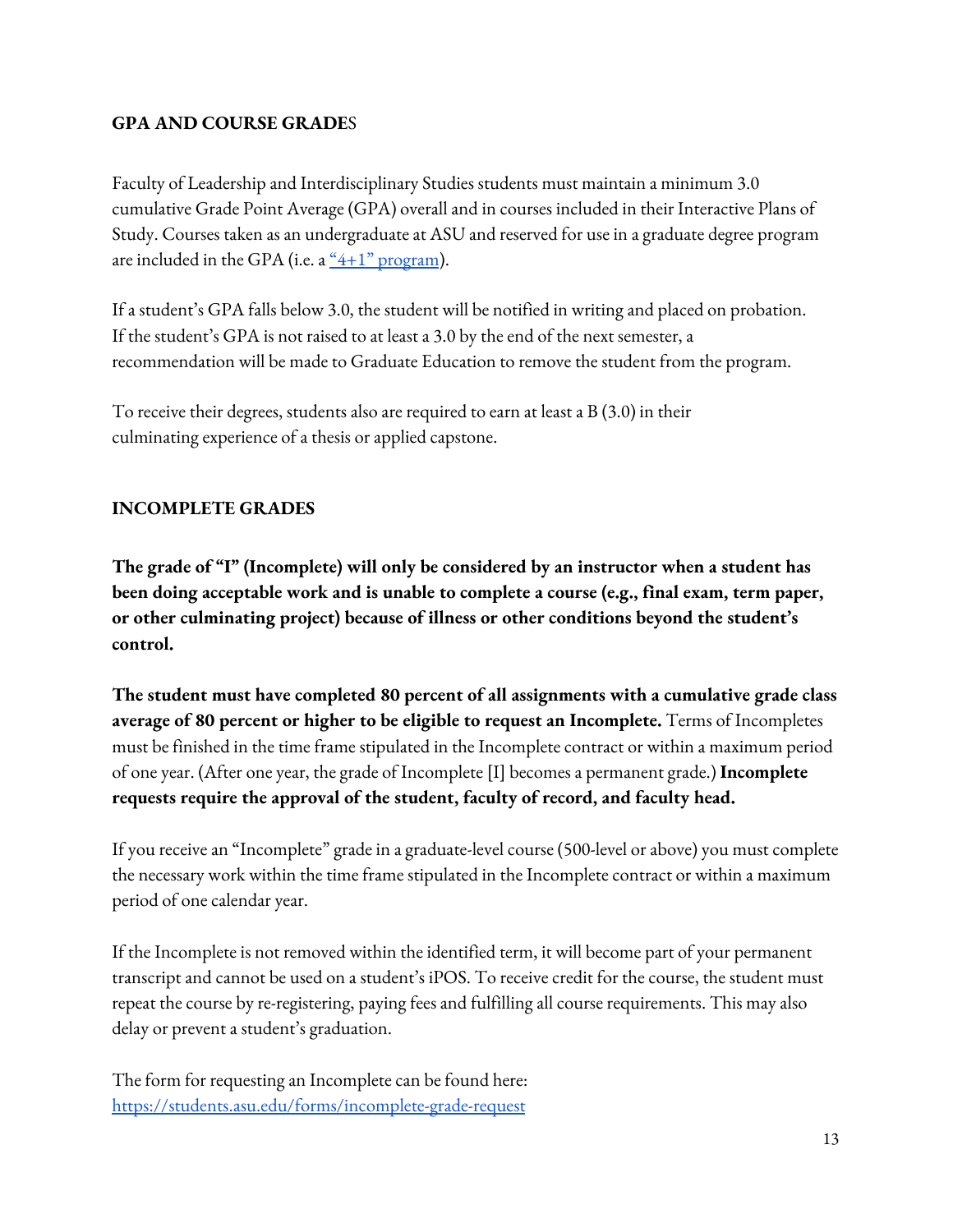Students with more than one Incomplete at any time will be considered "failing to make adequate progress," and will be placed on probation. If the student does not complete the work to remove the Incomplete and earn a letter grade by the end of the calendar year, a recommendation may be made to the Graduate College to remove the student from the program.

Note that 400-level courses taken for graduate credit have different rules. You are required to complete the necessary work to remove an "Incomplete" grade within one calendar year. If the "Incomplete" grade is not removed within one calendar year, the "I" will become an "E." An "E" cannot be used to meet the requirements for a graduate degree, but it is used to calculate your GPA. You may retake the class to earn a higher grade; however, both the "E" and the new grade will be used in calculating the student's GPA. If this results in the GPA falling below 3.0, a recommendation to withdraw the student from the master's program will be made to the Graduate College.

# **GRADE DISPUTES**

If you disagree with a class grade you have received, you have a procedure to question and dispute it. The following steps must be followed by any student seeking to appeal a grade. (This process does not address academic integrity allegations, faculty misconduct or discrimination.) Student grade appeals must be processed in the regular semester immediately following the issuance of the grade in dispute (by commencement for fall or spring), regardless of whether the student is enrolled at the university.

There are two stages to the grade grievance process: the informal process and the formal process. Begin with the informal procedure. Write a thoughtful note and email to your instructor and explain your concerns. Refer to the syllabus and to the assignment descriptions. Express why you think that the grade is incorrect. Keep your note professional, cordial, and focused on the issue. The instructor will reply to your note with explanations.

If you still disagree, contact the program director and explain your situation, your original note and the instructor's responses.

If you still disagree with the grading, you can then contact the dean's representative in the College of Liberal Arts and Sciences. (The director will help you with this.) After sharing your concerns with the Dean's office, and you still disagree with the grade, you can begin the formal process to appeal. Visit this link to see more information about the informal and formal procedures. <https://clas.asu.edu/resources/academic-grievance>

# **LEAVES of ABSENCE**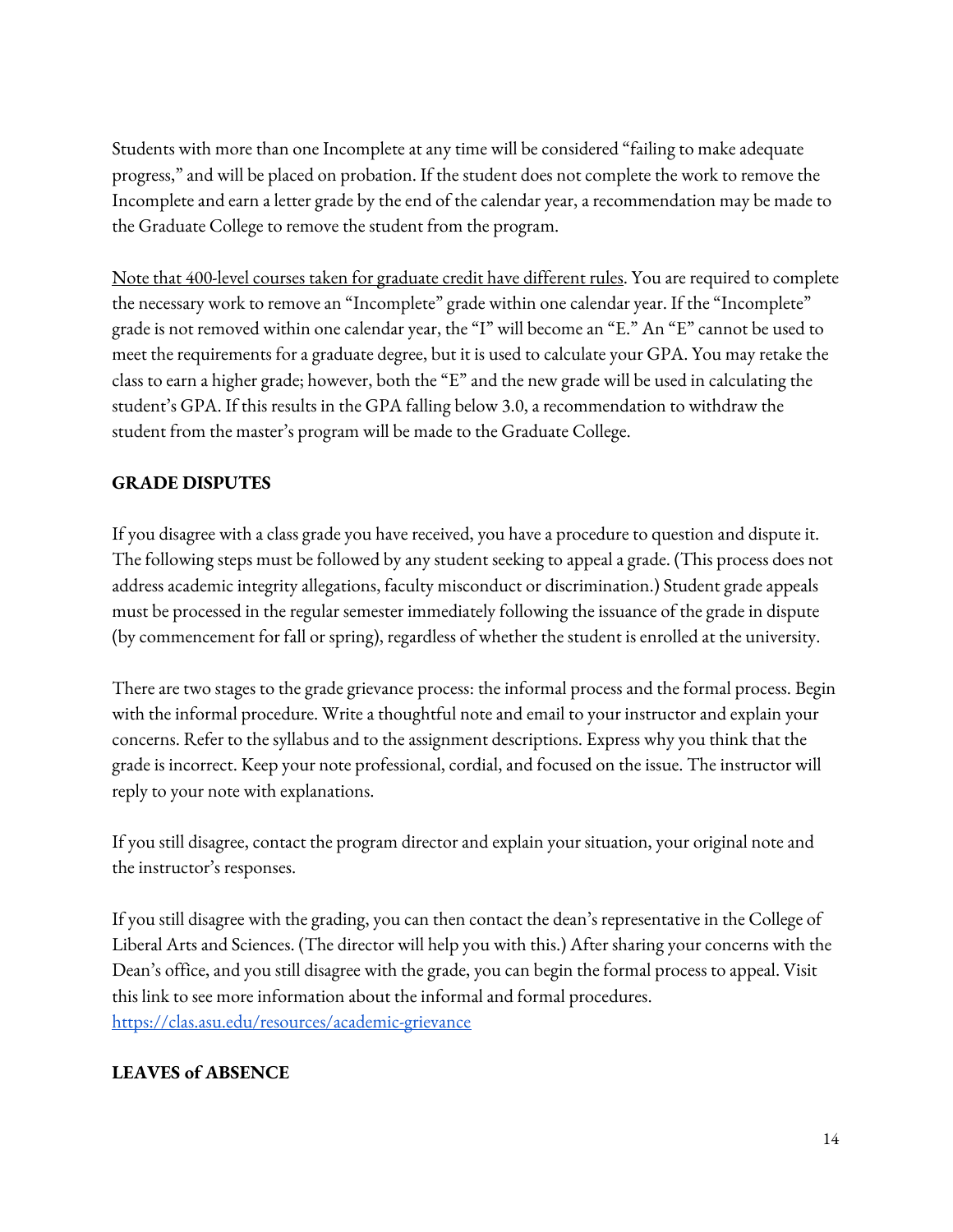Graduate students planning to discontinue registration for a semester or more must submit a **[Leave](https://graduate.asu.edu/current-students/policies-forms-and-deadlines/policy-manuals) of** Absence request via their [Interactive](https://graduate.asu.edu/current-students/policies-forms-and-deadlines/policy-manuals) Plan of Student (iPOS). This request must be submitted and approved before the anticipated semester of non-registration. Students may request a maximum of two semesters of leave during their entire program. Having an approved Leave of Absence by the Graduate College will enable students to re-enter their program without reapplying to the university.

Students who do not register for a fall or spring semester without an approved Leave of Absence are considered withdrawn from the university under the assumption that they have decided to discontinue their program. Students removed for this reason may reapply for admission to resume their degree program; the application will be considered along with all other new applications to the degree program.

Students with a Graduate College approved Leave of Absence are not required to pay tuition and/or fees, but in turn are not permitted to place any demands on university faculty or use any university resources. These resources include university libraries, laboratories, recreation facilities or faculty and staff time.

# **CONTINUOUS REGISTRATION**

Of all the rules in this Handbook, there is one rule that is frequently broken unwittingly by students in the program. **A student must be registered for a minimum of one graduate credit hour during each of the Fall and Spring semesters.** (Summer enrollment is optional.)

Graduate students planning to discontinue registration for a semester or more must submit **Maintain Continuous Enrollment** request form <https://graduate.asu.edu/file/679>

This request must be submitted and approved BEFORE the anticipated semester of non-registration. Students may request to maintain continuous enrollment without course registration for a maximum of two semesters during their entire program.

Students should contact their advisor as soon as possible if they will not be able to meet continuous enrollment.

# **CONTINUOUS ENROLLMENT**

Once admitted to a graduate degree program, students must be registered for a minimum of one graduate credit hour during all phases of their graduate education.

Graduate students planning to discontinue registration for a semester or more must submit the Maintain Continuous Enrollment request form (https://graduate.asu.edu/file/maintain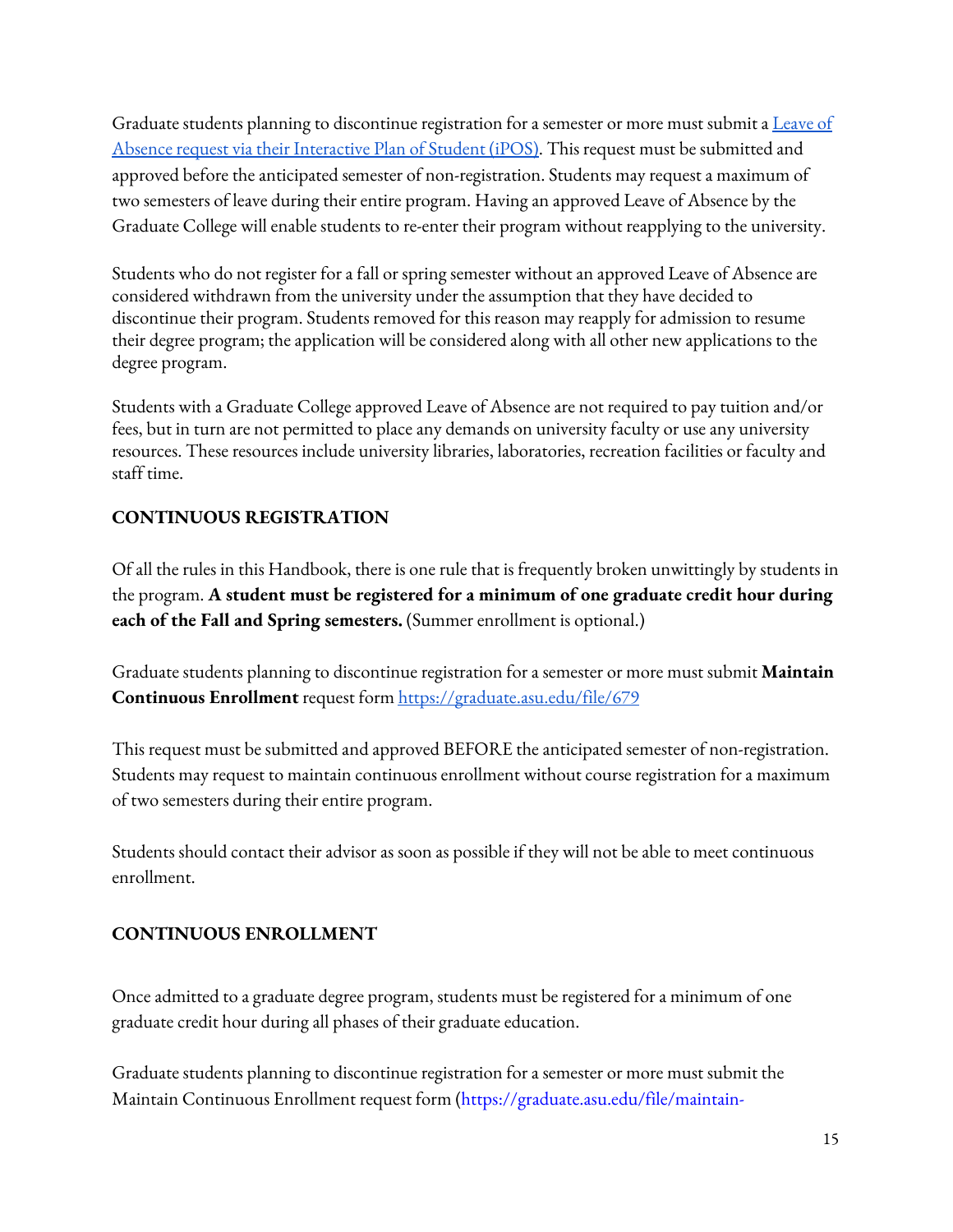continuous-enrollment-masters-and-certificate). This request must be submitted and approved before the anticipated semester of non-registration. Students may request to maintain continuous enrollment without course registration for a maximum of two semesters during their entire program.

Students should contact their adviser as soon as possible if they will not be able to meet continuous enrollment.

**Maximum Time Limit:** All work toward a master's degree must be completed within six consecutive years per ABOR policy.

### **TIMELINESS, PARTICIPATION, and COMMITMENT**

Your success in the program will require you to consistently meet deadlines and scheduled meetings. To this end, the Faculty of Leadership and Interdisciplinary Studies has a strict deadline policy. Please allow enough time to account for potential technical problems submitting work online.

Remember that graduate classes require considerably more work than undergraduate classes. MLSt courses are considered "accelerated" courses, that presume a student's willingness to prioritize their coursework, regardless of family, other classes, or work obligations. Four classes in one semester carry a tremendous amount of required readings, researching and writing. (Note that each semester has two sessions.)

**Maximum Time Limit:** All work toward a master's degree must be completed within six consecutive years.

**Maximum Credit Limit:** The program requires 10 classes (30 credits) for completion. On some occasions a few students will take an additional two or three classes for various reasons. Students who take more than 12 or 13 classes will be removed from the program unless they receive permission from the director and/or assistant program director prior to enrolling for the additional classes. The goal is that students graduate without additional expense and time beyond what is needed.

### **ACADEMIC PROGRESS**

As a graduate student, you are required to make systematic progress toward completion of your degree. You are responsible for verifying satisfactory progress policies as required by this program and the Graduate College. If you fail to satisfy the requirements, you may be dismissed from this program based on the academic unit's recommendation to Graduate College. These policies are outlined below and detailed on the university's Graduate College website: <https://graduate.asu.edu/key-policies>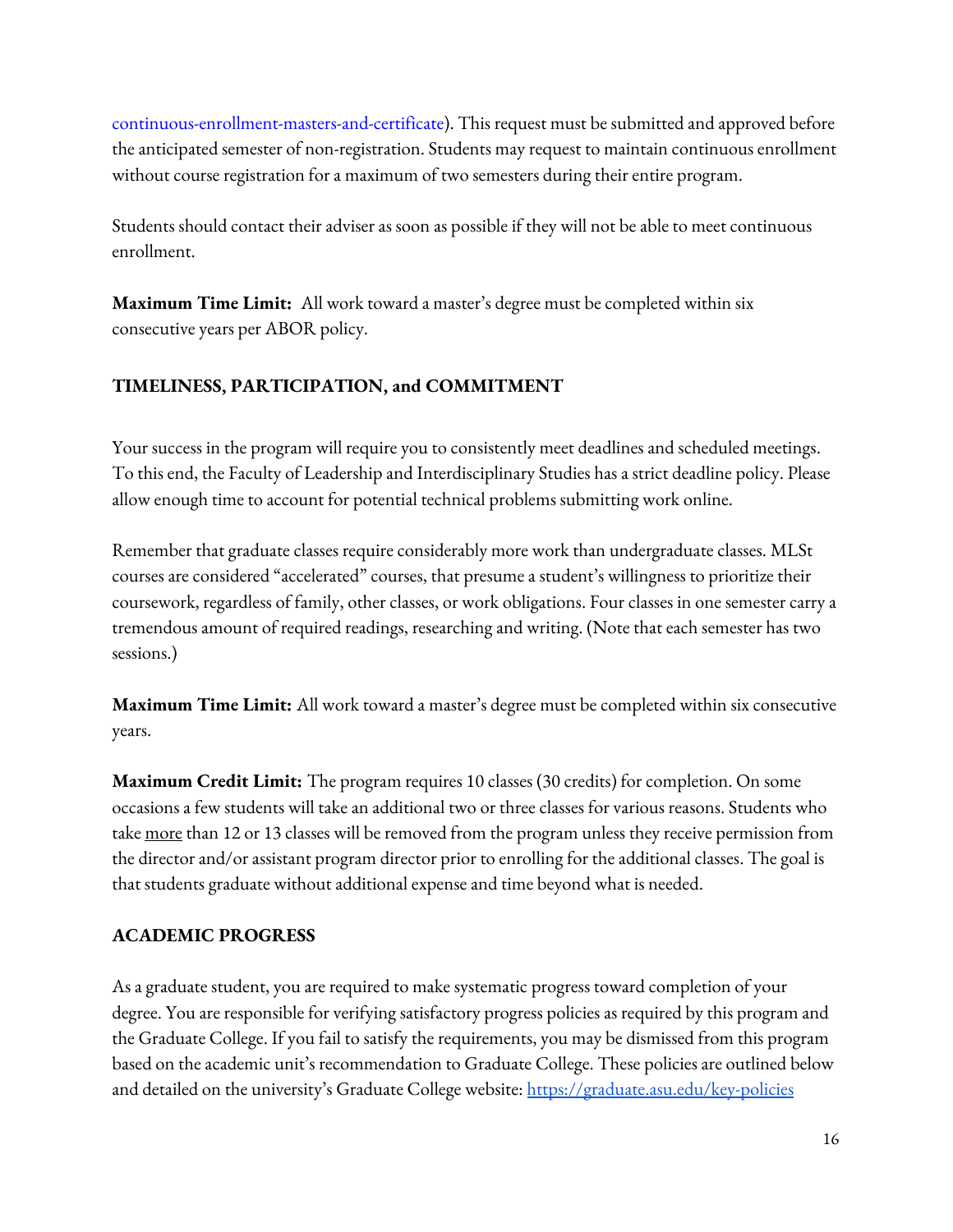**Grades and Grade Point Averages (GPA):** Graduate students demonstrate academic excellence and commitment to their studies. Students in our program MUST maintain a minimum 3.00 grade point average (GPA) to maintain satisfactory academic progress and to graduate. The minimum 3.00 GPA must be maintained on all GPA's (Plan of Study (iPOS) GPA, Overall Graduate GPA and Cumulative GPA).

- 1. The iPOS GPA is calculated on all courses that appear on the student's approved iPOS (with the exception of Transfer credits)
- 2. Cumulative ASU GPA represents all courses completed at ASU during the graduate career
- 3. The Overall Graduate GPA is based on all courses numbered 500 or higher that appear on the transcript after admission to a graduate program or graduate non-degree. This includes shared coursework if in an approved accelerated bachelor's/master's program

The Graduate College policies on student GPAs can be found here: <https://graduate.asu.edu/sites/default/files/asu-graduate-policies-and-procedures-manual.pdf>

# **ACADEMIC PROBATION**

**Probation Policy:** A student may be placed on academic probation if:

- 1. The student's cumulative GPA falls below the 3.00 GPA requirement
- 2. The student receives a "C" or lower in a course
- 3. The student has more than two Incompletes since starting the program
- 4. The student fails to complete the program within specified time guidelines and does not meet milestones specified in the graduate handbook

Students will be notified by email when first placed on probation and will be required to complete a Probation Agreement with their faculty advisor or the Graduate Committee.

Every student has one semester to advance to good standing before termination is considered. Students will be notified by email if they are being recommended for withdrawal from the program. A student may appeal any action concerning academic probation and withdrawal by petitioning the Graduate Committee within 10 business days, using the SOS petition form. Approval of petition is not guaranteed.

Students who fail to meet satisfactory academic progress as previously described will be placed on academic probation and notified by mail and email. Details for each situation will be provided in the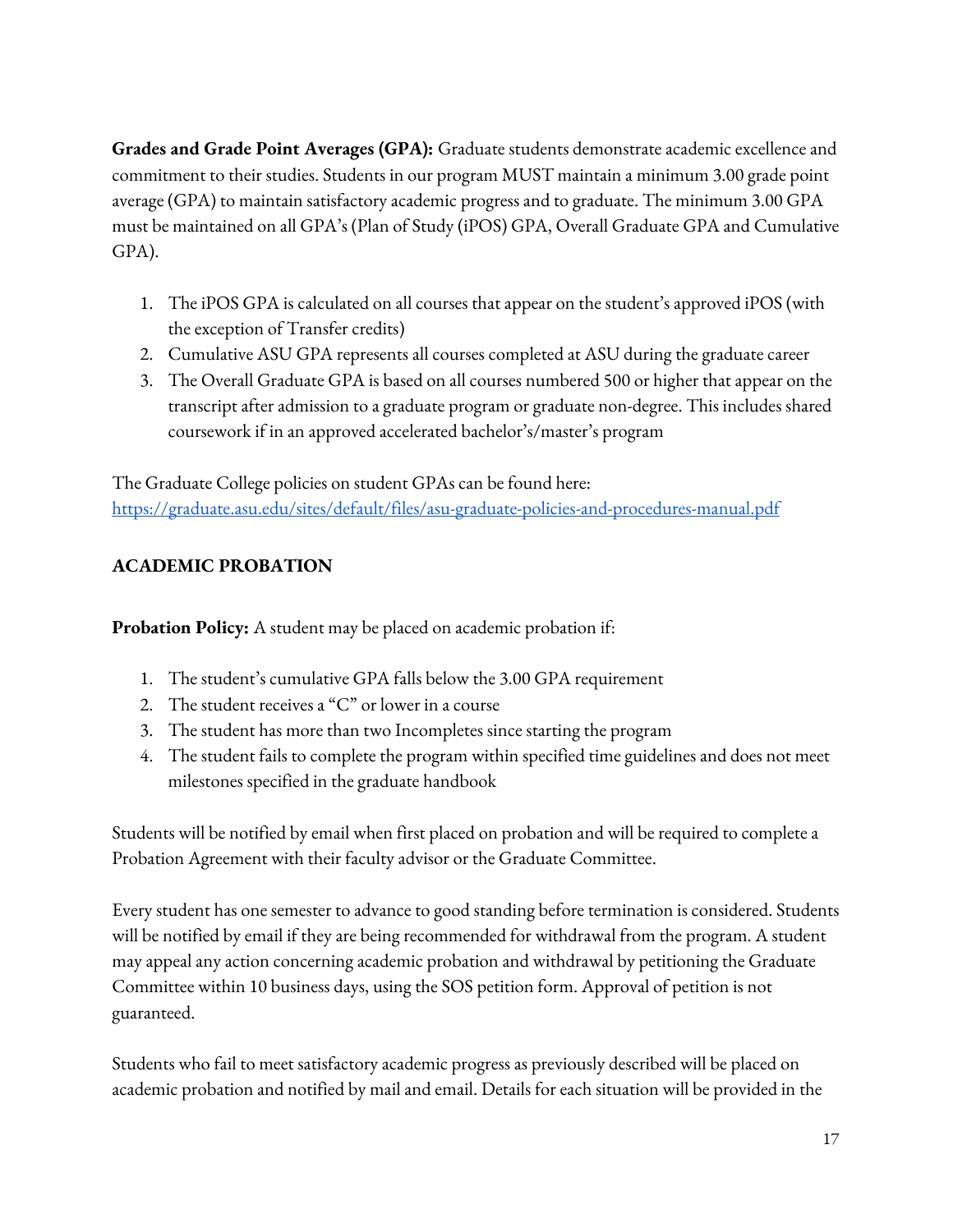letter notifying the student that he/she is on academic probation.

Graduate Education will conduct a GPA audit at the end of each semester. Any graduate student with a cumulative GPA below 3.00 will be placed on academic probation. The student will receive a notification on their MyASU and an email from Leadership and Interdisciplinary Studies. Typically, students on academic probation will have one semester to be reinstated to good standing.

Students on academic probation may be withdrawn from their academic program upon recommendation of the Faculty of Leadership and Interdisciplinary Studies to university Graduate Education.

For students placed on probation the previous semester who have met the condition of probation, the Faculty of Leadership and Interdisciplinary Studies will send a letter of reinstatement.

# **WITHDRAWALS**

**Voluntary Withdrawal from ASU:** Students who wish to withdraw from their graduate degree or certificate program and the university must complete and submit a **Voluntary Withdrawal** form. Students must separately complete the appropriate forms with the University Registrar to withdraw from their courses. International students should contact the International Student and Scholars Center (ISSC) at: [https://issc.asu.edu](https://issc.asu.edu/) before submitting a Voluntary Withdrawal form, as it most likely will affect their visa status.

**Voluntary Withdrawal/Switch from a Graduate Degree Program:** Students who wish to transition from one graduate program to another graduate program should complete and submit a Voluntary Withdrawal form. Students should not take this action until they have been admitted to the other graduate degree program. Visit: <https://students.asu.edu/voluntary-withdrawal-form>

**Other Types of Withdrawal:** There are appropriate circumstances when students may need to withdraw from the university (i.e. medical withdrawal, compassionate leave). The policies for such withdrawals are the same for both undergraduate and graduate students. Types of withdrawals and procedures can be found at: students.asu.edu/drop-add. For course withdrawals contact the University Registrar's Office.

Should you decide to leave the program or change programs, contact Graduate Admissions, and follow their process. <https://graduate.asu.edu/policies-procedures>

# **TRANSFER CREDIT**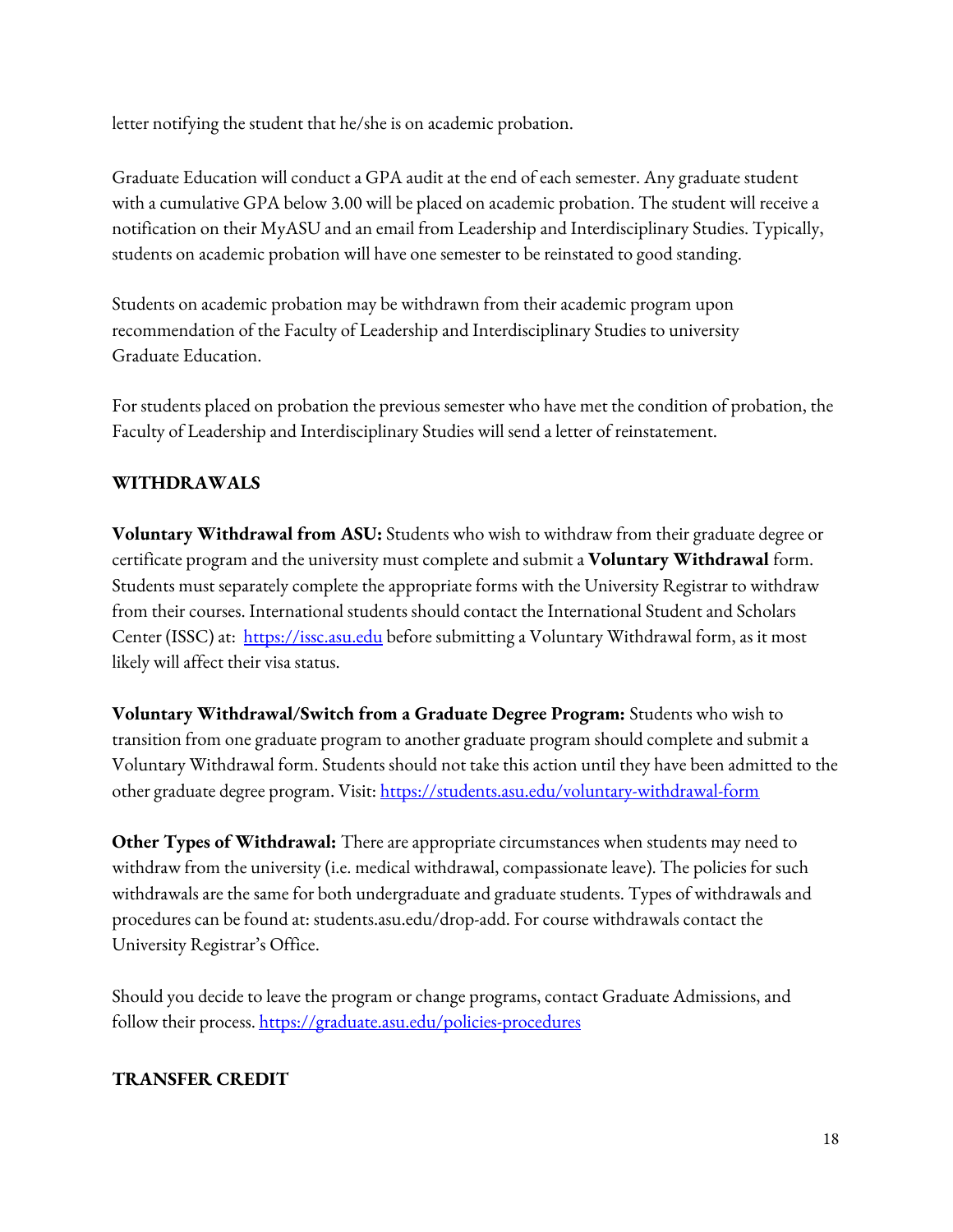Students admitted to the 30-credit-hour Master of Liberal Studies program may transfer up to 12 credit hours of coursework taken before beginning the program (referred to as pre-admission credits). Pre-admission credit hours must be approved by the degree program and the Graduate College . Students are responsible for alerting their graduate advisor that they plan on transferring in credits.

To qualify for preadmission credits, the courses must meet specific criteria:

- Be at a graduate-level
- Classes have been taken within three years of admission to the ASU degree program
- A grade of "B" or better must have been earned
- Must not have been used toward a previous degree
- Completed at a regionally accredited US institution or international institution officially recognized by that country

If a student in the program skips a Fall or Spring semester and falls out of the program, they could reapply but learn that their previous credits must be considered as pre-admission credits and are required to meet the above requirements.

Certain types of graduate credits cannot be transferred to ASU, such as courses taken at a non-collegiate institution, institutions that lack regional accreditation, for life experience, continuing education programs, workshops, etc.

Students must officially transfer in preadmission credit hours through the iPOS system for approval by the academic unit and the Graduate College office. Official transcripts from where the preadmission credits were earned must be sent to the Graduate Admission Services.

# **Provisional Acceptance**

The Graduate College demands that applicants have a GPA of 3.0 or better. Unlike undergraduate study, the majority of graduate students earn A and B grades. Grades below a B indicate a student who may not be ready for graduate study at this time.

However, the Master of Liberal Studies program on occasion will consider students with a less stellar GPA for provisional admittance. An applicant should address the lower GPA and explain why she or he is ready to do graduate-level work now. If the committee recommends a provisional admittance to the program and the Graduate College agrees, the student has two semesters to earn grades of B or better in all classes during the first year in the program. If the grades are lower, the Graduate College removes the student from the program.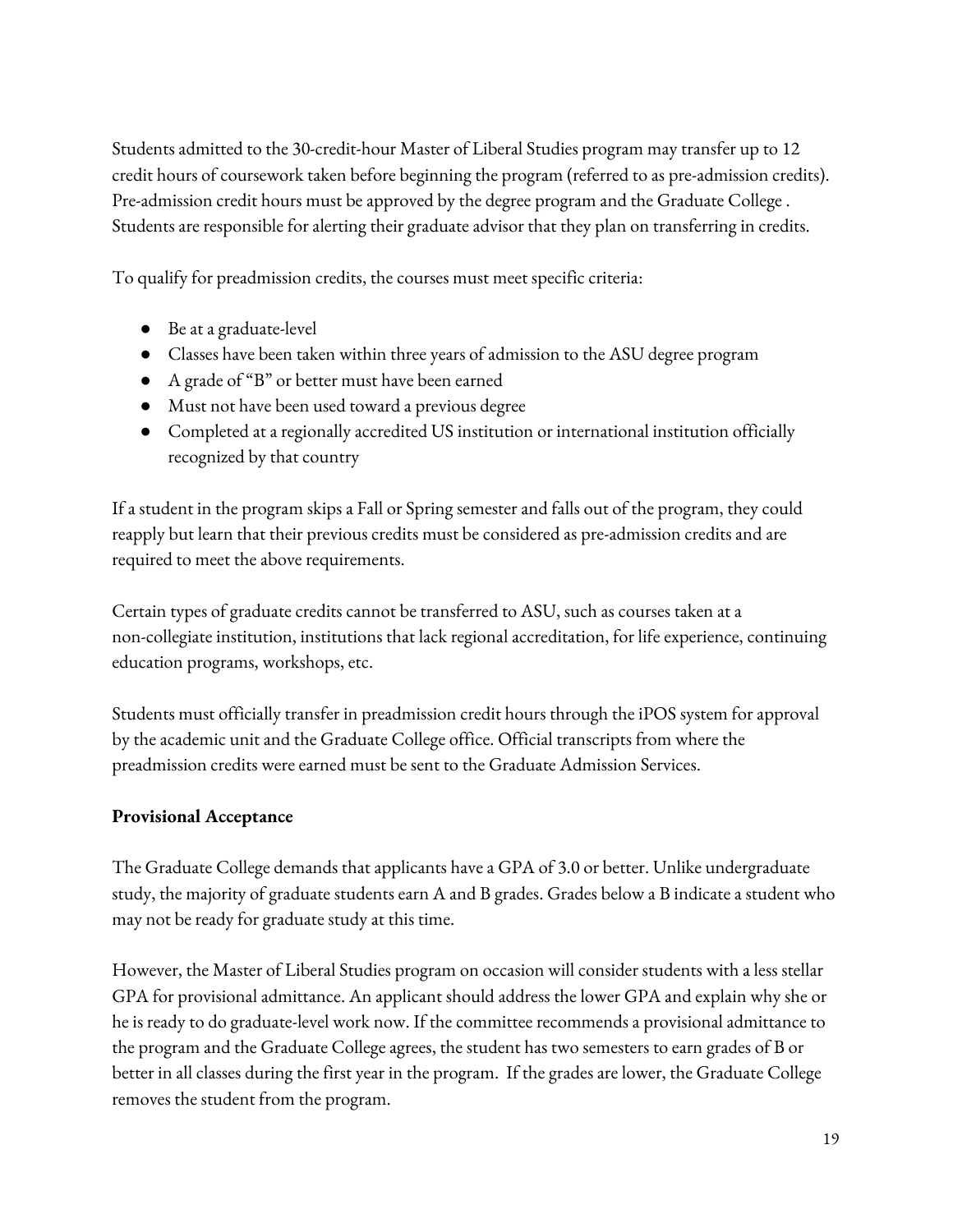## **GRADUATION AND DEGREE CONFERRAL**

Students must apply for graduation at the beginning of the term in which they plan to graduate. Students may apply for graduation through your MyASU portal. Go to My Programs, under the Graduation tab.

Applying for graduation begins a review process essential for finishing the degree. The Graduation department will compare your Interactive Program of Study (iPOS) to your transcript. Classes are checked and matched by sequence and semester. (The right class in the wrong semester will be noted and brought to your attention.) It's essential to review your iPOS and make sure it is current before you apply to graduate.

Students who do not complete all requirements in the semester they intend to graduate will need to reapply for graduation the next semester; the application will not be automatically renewed.

Students must have their iPOS approved before they can apply for graduation. The application should be submitted online before the application deadline to avoid late fees. For more information, please visit https://students.asu.edu/graduation-apply.

Graduation has some strict rules that must be followed. Read these rules carefully!

- The application to graduate should be submitted online before the application deadline to avoid late fees.
- Students who do not complete all requirements in the semester they intend to graduate will need to re-apply for graduation the next semester; the application will not be automatically renewed.
- Students must have their iPOS approved before they can apply for graduation.
- Students also must be enrolled in at least one class the semester they apply to graduate. For more information: [https://students.asu.edu/graduation.](https://students.asu.edu/graduation)

If a student chooses not to attend the graduation or commencement ceremonies, they must still apply for graduation to earn their degree.

### **Commencement and Convocation:**

Attending the graduation commencement or convocation is optional (but a lot of fun). If you choose not to attend the graduation ceremonies, you must still apply for graduation to earn your degree.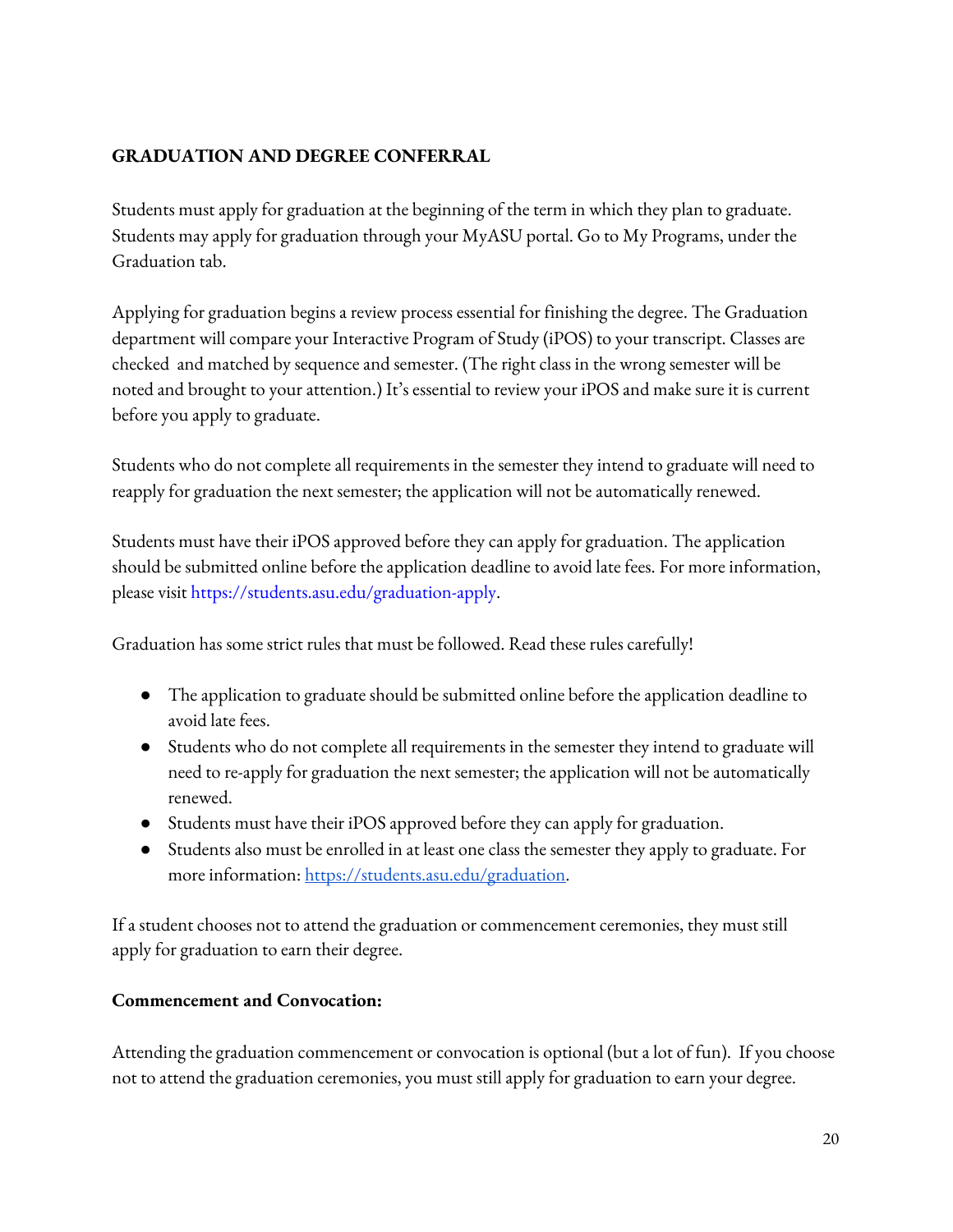When you graduate, you are invited to attend two separate ceremonies during graduation week. Each requires individual RSVPS. You will not receive a diploma at either ceremony. Diplomas are mailed to your address six weeks or so after the end of the semester.

**Commencement** is the university-wide graduation ceremony led by the President of the University. (The Graduate ceremony is separate from the undergraduate event.) Commencement usually takes place on the Monday of graduation week.

**Convocation** is The College of Integrative Sciences and Arts' own graduation event. Graduates walk across the stage in front of a smaller audience. The Master's diploma cover is distributed at convocation.

The MLSt program faculty typically hosts a celebratory event for graduating students and their families following convocation. Be sure you have been invited!

### **STUDENT SERVICES and RESOURCES**

The charter of Arizona State University declares that the university is "measured not by whom we exclude, but rather by whom we include, and how they succeed." The university and the Faculty of Leadership and Interdisciplinary Studies are committed to providing every resource possible for students to succeed academically, personally and professionally.

**ASU Libraries:** As a research university, ASU has an impressive library system spread across several physical buildings and campuses offering extensive online and hardcopy collections. The Tempe campus is home to the Hayden Library (main library on campus), the Music Library, the Design and Arts Library, and the Noble Science Library. While the library system offers books galore, you'll find that your student access to online databases has become an essential tool for academic research. The MLSt class in The Research Process teaches how to best use these materials and resources, and your Canvas course shells provide links as well. The link to ASU Library One Search can be found here: <https://lib.asu.edu/>

**Online Graduate Tutoring and Writing Center:** The university provides assistance with writing and tutoring for a variety of subjects for graduate students. Both on-campus and Online students may enjoy access to writing assistance. For complete details:

ASU Graduate Writing Centers (currently open for student appointments):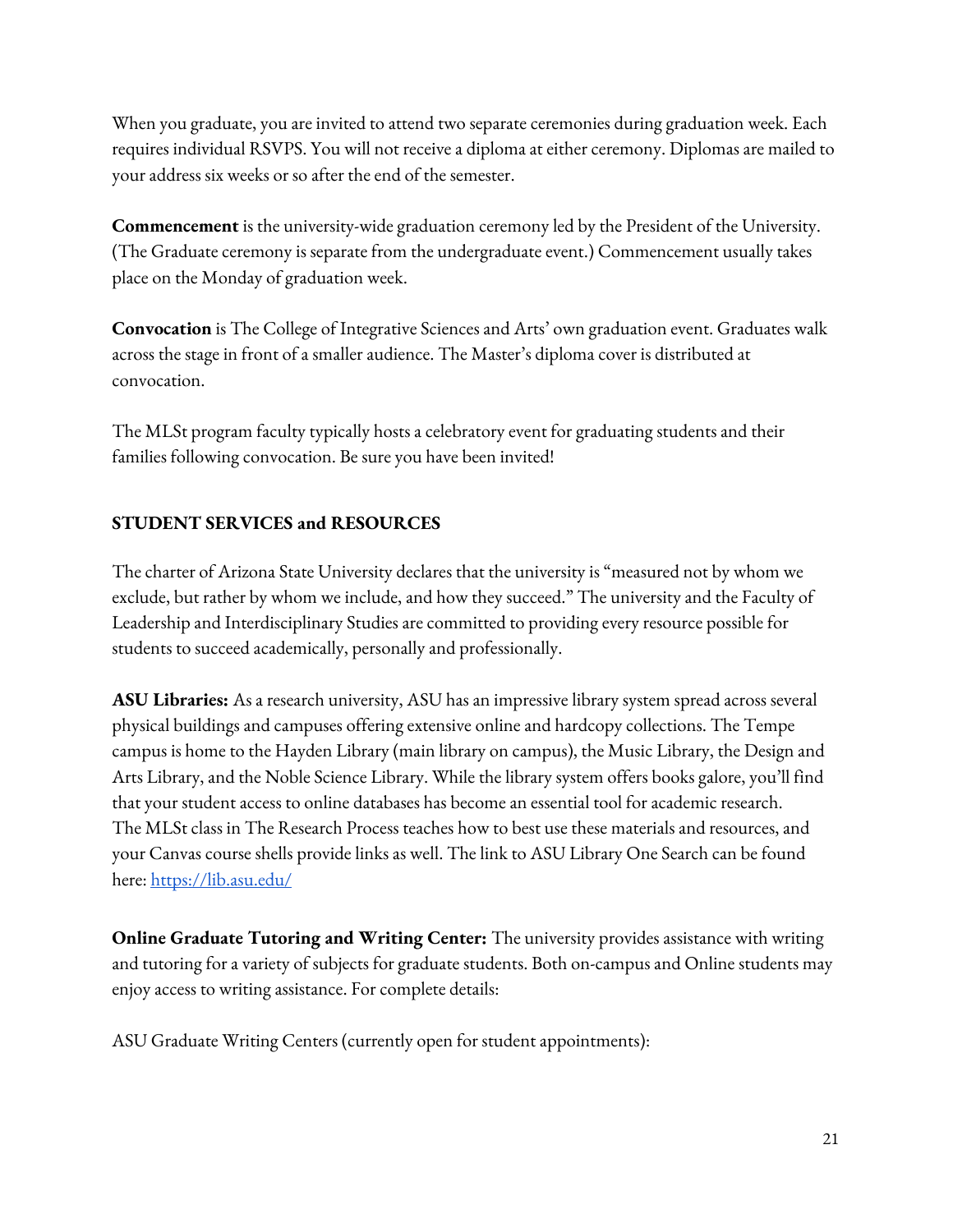Online: <https://tutoring.asu.edu/student-services/online-writing-graduate-support>

On campus: Tempe: Noble Library, room 280 (currently closed during quarantine)

**Technologies:** The MLSt program requires that you have access to use of a computer with internet access, a webcam (hopefully with audio capabilities)and a web browser, such as Chrome, Firefox, or Safari and ASU's Canvas platform.

**Zoom:** If your course meets via Zoom (either as a class, in groups, or in an instructor conference), you'll find your course Zoom link on the "MyClasses" section of your MyASU page.

There are a number <u>of very helpful resource links [available](https://uto.asu.edu/zoom-resources) to students</u> requiring assistance in learning Zoom skills. The ASU University Technology Office provides an excellent resource library: <https://uto.asu.edu/zoom-resources>.

Here is a list of some of the technologies, programs and platforms you are likely to encounter in MLSt courses:

- General computer access to create and upload photo and video
- [Microsoft](https://myapps.asu.edu/app/microsoft-office-2016-home-usage) Office (PowerPoint, Word) (Note: <u>Microsoft 365</u> is free for current ASU students)
- Adobe [Acrobat](http://get.adobe.com/reader/) Reader (free)
- [Adobe](http://get.adobe.com/flashplayer/) Flash Player (free)
- Online platforms: *Perusall* and *PowerNotes*, *Loom, Zoom, Peerceptiv, VoiceThread*
- ASU and local libraries for film rentals, research and texts
- Reliable broadband internet connection (DSL or cable) to stream videos
- Webcam, microphone, headset/earbuds, and speaker
- Streaming services:
	- NETFLIX
	- Amazon Prime video
	- YouTube (including fee rentals)

This is not an exhaustive list as technologies are always changing, but this provides a good accounting of the types of programs you may be using.

*Note:* A smartphone, iPad, Chromebook, etc. will **not** be sufficient for completing your work in an online environment. **While you will be able to access course content with mobile devices, you must use a computer for all assignments, quizzes, and virtual labs completed in Canvas**.

**ASU Counseling Services:** ASU Counseling Services offer professional, confidential, and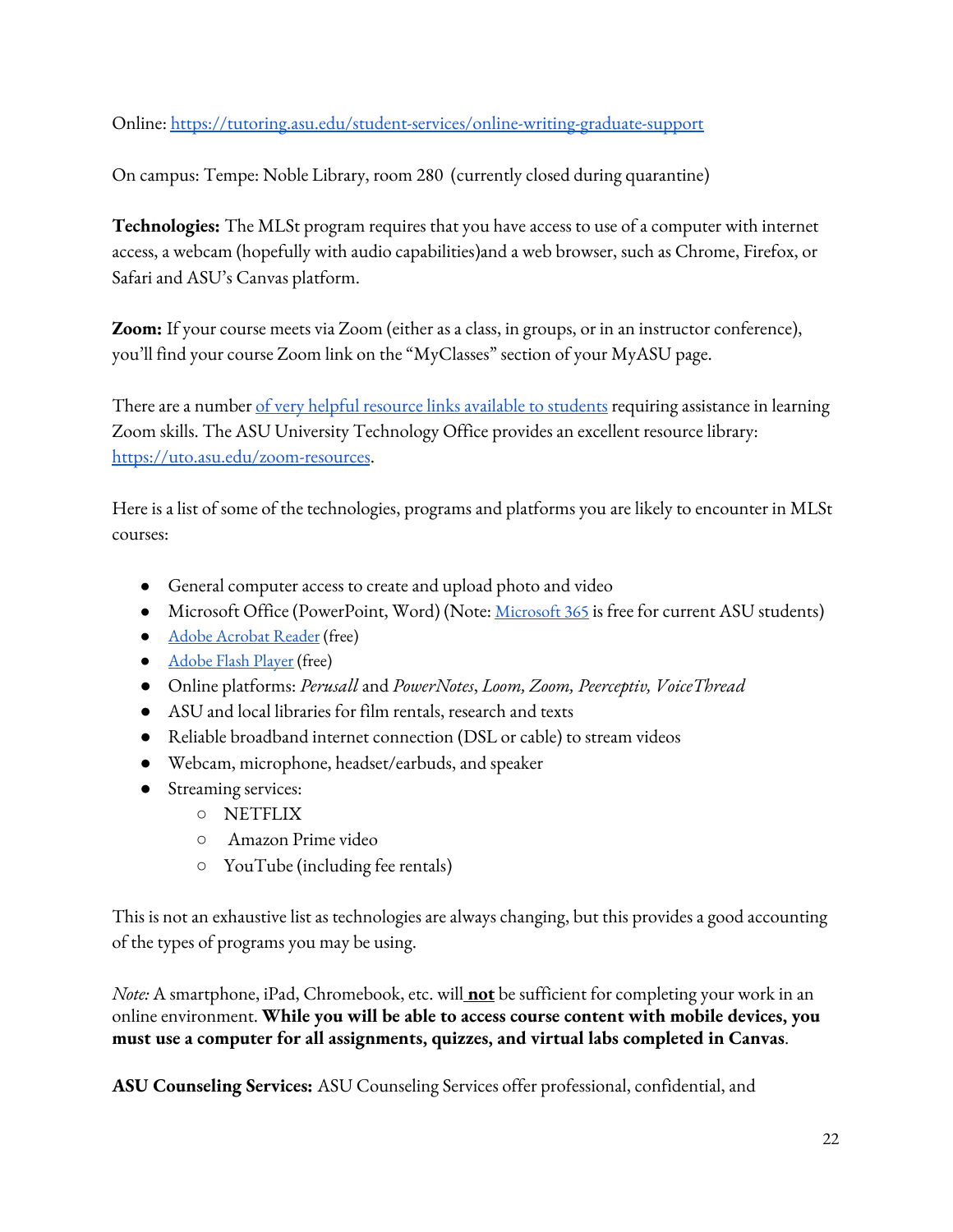time-limited counseling and crisis services for students experiencing emotional concerns, problems in adjusting, and other factors that affect their ability to achieve their academic and personal goals. We will talk with you, help you identify solutions or support, and connect you with those services at ASU or in the community.

ASU Counseling Services are for any Sun Devil, regardless of your race, gender, sexual orientation, age, student status, religion, ability, size, financial situation, any issue you're dealing with, or whether you've had counseling before. Something as simple as talking to someone can help you improve your grades and manage stress. <https://eoss.asu.edu/counseling>

Support is available 24/7.

**In-person counseling: Monday-Friday 8 a.m. – 5 p.m.** ASU Counseling Services, Student Services Building 234 Tempe, AZ 85287 480-965-6146

**After-hours/weekends** Call EMPACT's 24-hour ASU-dedicated crisis hotline: 480 921-1006

**For life-threatening emergencies** Call 911

**Financial Services:** The Faculty of Leadership and Interdisciplinary Studies offers a limited number of merit- based assistantships and fellowships for graduate students. As funding opportunities for MS students become available, we will let students know.

For all other financial questions, please contact ASU Financial Aid and Scholarship Services: https://students.asu.edu/financialaid

**Veterans and Military:** The Pat Tillman Veterans Center provides guidance and support for students who are veterans, active-duty military or military dependents. For more information, please call the office at 602-496-0152 or visit: https://veterans.asu.edu/

**International Students:** ASU's International Student and Scholars Center can provide support and answers to questions about visas, employment, scholarships and travel. To find more information or schedule an appointment with an ISSC advisor, visit the website: https://issc.asu.edu/

**Health and Fitness:** All ASU students enrolled in in-person programs have access to Sun Devil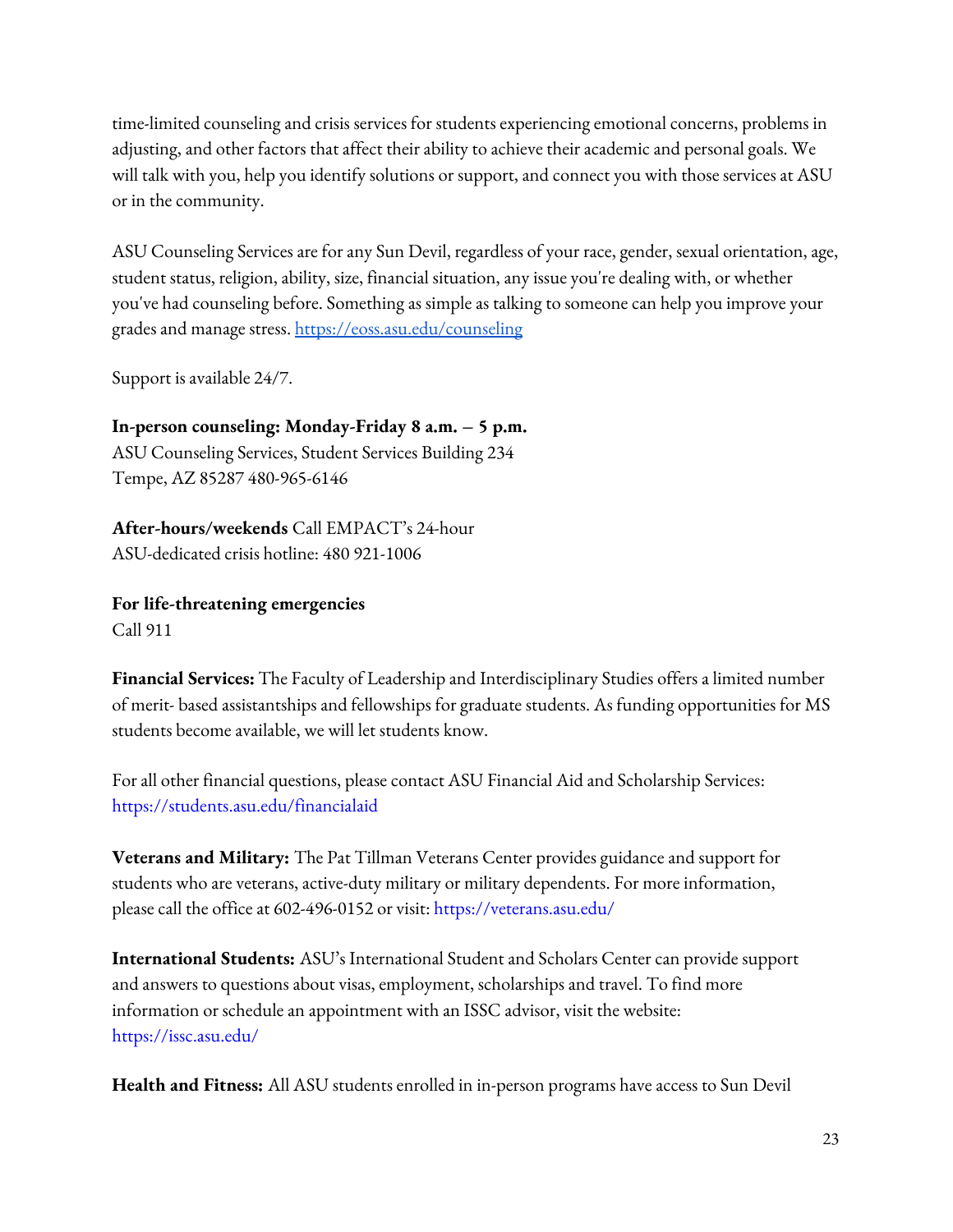Fitness facilities on all campuses. For more information about facilities, membership and group fitness classes, please visit: https://fitness.asu.edu

For information about health insurance and appointments with care providers, please see the ASU Health Services website: https://eoss.asu.edu/health

**Transportation and Parking:** Students may purchase parking and public transit permits through ASU Business and Finance. To learn more, visit: https://cfo.asu.edu/pts-parking-downtown

**Disability Resources:** In compliance with the Rehabilitation Act of 1973, Section 504, and the Americans with Disabilities Act as amended (ADAAA) of 2008, professional disability specialists and support staff at the Disability Resource Center (DRC) facilitate a comprehensive range of academic support services and accommodations for qualified students with disabilities.

Qualified students with disabilities may be eligible to receive academic support services and accommodations. Eligibility is based on qualifying disability documentation and assessment of individual need. Students who believe they have a current and essential need for disability accommodations are responsible for requesting accommodations and providing qualifying documentation to the DRC. Every effort is made to provide reasonable accommodations for qualified students with disabilities.

Qualified students who wish to request an accommodation for a disability should contact the DRC by going to https://eoss.asu.edu/drc, calling (480) 965-1234 or emailing DRC@asu.edu. To speak with a specific office, please call: **(480) 965-1234**

**Title IX:** Title IX is a federal law that provides that no person be excluded on the basis of sex from participation in, be denied benefits of, or be subjected to discrimination under any education program or activity. Both Title IX and university policy make clear that sexual violence and harassment based on sex is prohibited.

An individual who believes they have been subjected to sexual violence or harassed on the basis of sex can seek support, including counseling and academic support, from the university. If you or someone you know has been harassed on the basis of sex or sexually assaulted, you can find information and resources at <http://sexualviolenceprevention.asu.edu/faqs/students>.

**Business Services/Student Accounts:** Student Business Services offer a variety of individual account services including tuition and billing, student refunds (including financial aid), receipt and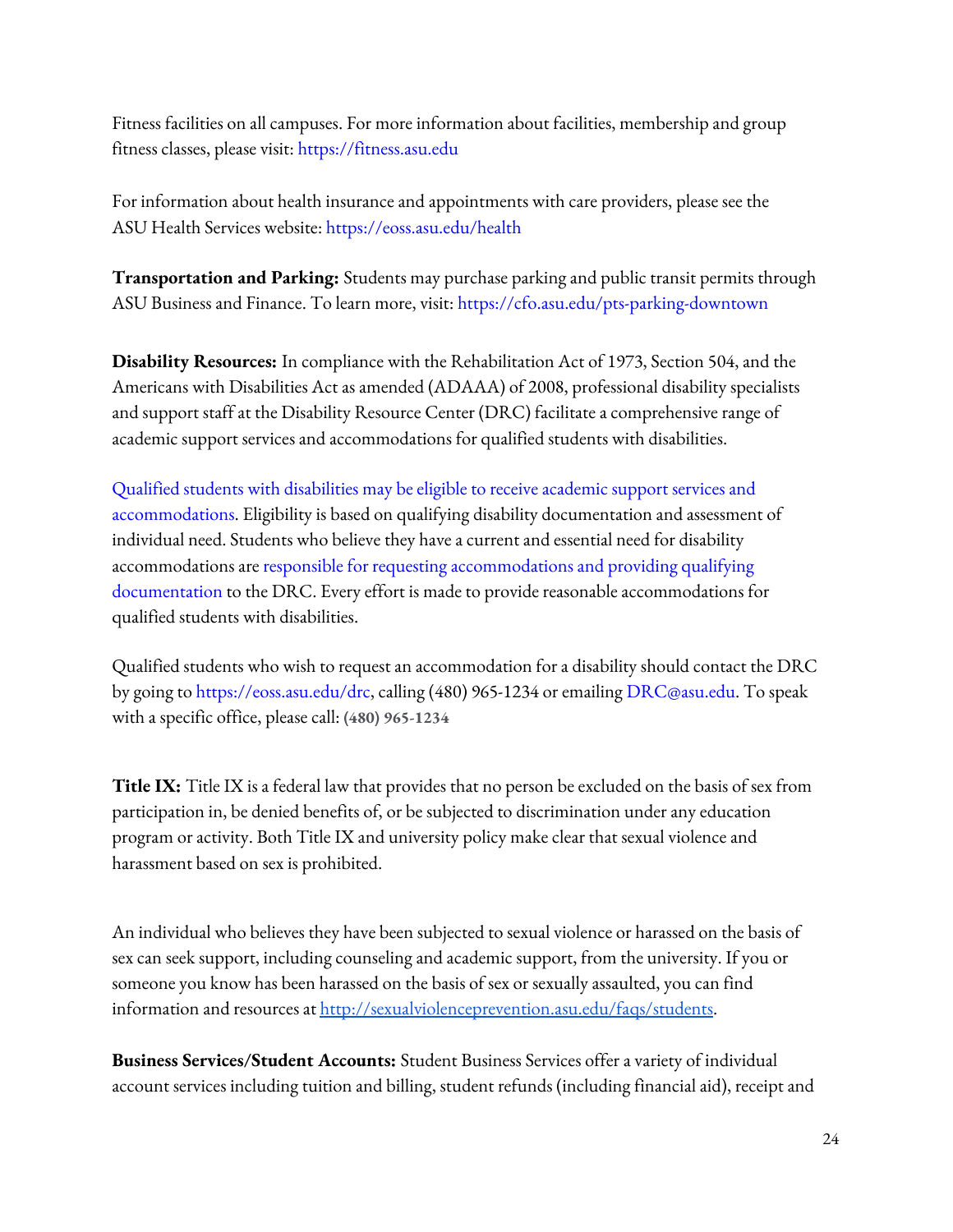payment processing, support for past due accounts, third party sponsorship assistance and loan repayment. Contact: <https://students.asu.edu/payment-options>**.**

**Sun Card:** Students must obtain an ASU identification card. The Sun Card is the official student ID for ASU and provides access to campus amenities and services, including secure buildings and elevators as needed. The Sun Card is located in the Memorial Union lower level. Visit: <https://cfo.asu.edu/cardservices>

# **INTERACTIVE PLAN of STUDY (iPOS)**

The plan of study (iPOS) functions as a contract between the student, the academic unit, and Graduate College. This ensures that students are on track to finish their programs, and do not make expensive mistakes in enrollment.

Go to your MyASU page and complete the Internet Program of Study (iPOS) by listing classes taken from your transcript and your best guess on your future classes. It's easy to update the iPOS if you change your choices later.

Hit SUBMIT when finished. (Oddly, that's a common overlooked error with the e-form.) The Program Director Angela Giron and/or Program Manager Erica Peters will review it, approve or deny it (ff denied you will receive an email and comments as to why it was denied, and will have the opportunity to make changes to resubmit).

Once your iPOS is approved it will be sent to the Graduate College for their official review. Each semester, you should compare your class choices with the iPOS document and update as necessary.

Master of Liberal Studies students must submit an iPOS before enrolling for their third semester. It is best to submit your iPOS no later than the second semester. Approach an advisor with assistance on crafting and maintaining an iPOS!

### **CONCURRENT DEGREES**

A student may pursue concurrent master's degrees with prior written approval from the head of the academic unit for each degree program and the Graduate College. A separate online application is required for each degree program. A maximum of 20 percent of the minimum total semester hours for the completion of both degrees may be common hours shared between the Plans of Study. The total number of hours common to both degree programs may vary from this maximum value only when the Graduate College has formally approved coordinated degree programs.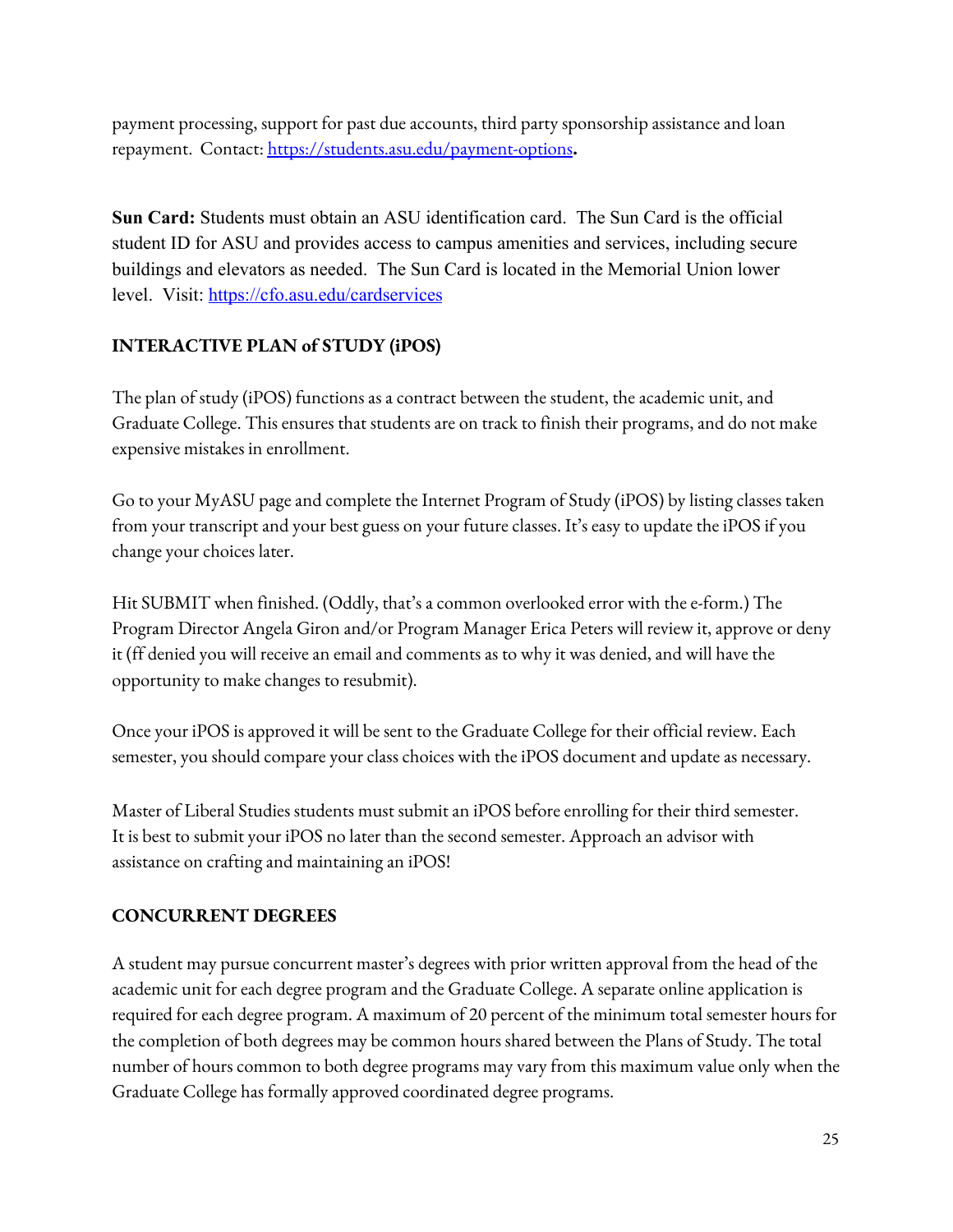Coursework common to both programs must constitute a well-planned and meaningful part of each of the programs and may only include coursework completed after admission to both degree programs. In all cases, the guidelines below must be followed:

- 1. The student must be enrolled in both programs each fall and spring semester to maintain continuous enrollment or must submit a Request to Maintain Continuous Enrollment form (through your MyASU portal). A Graduate College-approved Request applies to both degree programs; students may not be registered for coursework in either program.
- 2. Graduate credit transferred from another institution may be applied toward only one degree program.
- 3. Culminating experiences (e.g. the MLSt Applied Project) cannot be shared between concurrent degree programs.
- 4. The six-year maximum time limit for completing degree requirements and graduation apply to each concurrent degree individually.

Note: Concurrent degrees with the MLSt are not common. They have the potential of increasing your tuition costs since different programs may have different costs. Research your potential costs before making concurrent applications.

### **MLSt CONCENTRATIONS**

The Faculty of Leadership and Interdisciplinary Studies is actively working with other units, schools, and colleges to build concentrations that reflect specializations suited to pair with Liberal Studies. When they are officially built they will be listed here. In the meantime, please let your teachers, advisors, or the graduate director know your goals and we will do our best to facilitate your success.

### **COURSE DESCRIPTIONS**

#### **Core Classes**

Students select **three core classes** to help ensure smooth entry into graduate study with MLSt.. The Core classes teach research techniques, approaches to reading scholarly texts and how to create logical arguments about ideas and concepts. You can take these in any order and within your first three semesters. We offer four courses but you choose your three from this list:

> ● *MLS 501: Writing About Social Issues* In this Core course, we take time with key concepts in writing: narrativity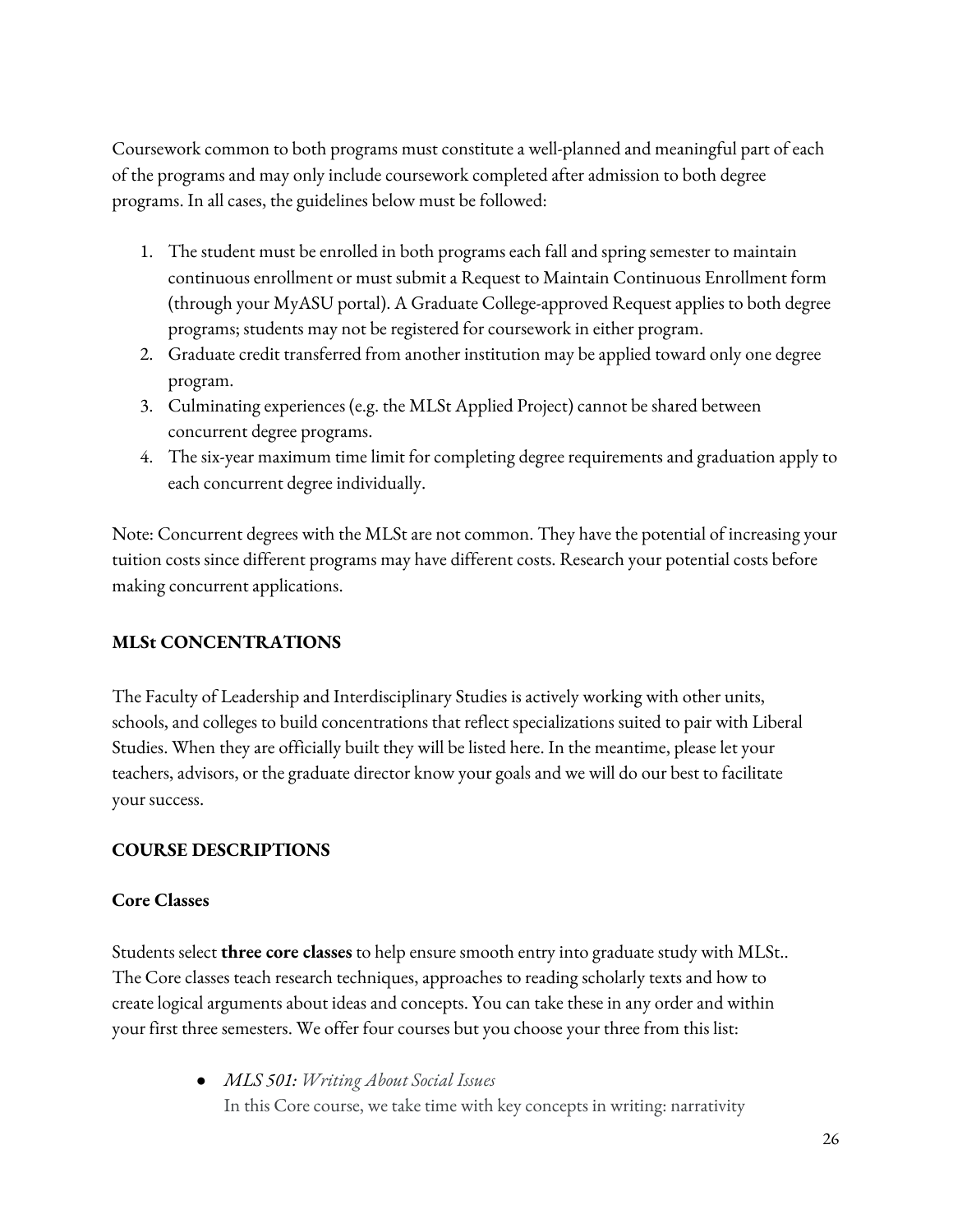(autobiographical storytelling), rhetorical writing, lyrical sensibilities, and research-based writing. We think about the nature of critical thinking and writing, and endeavor to avert the impulse to "debate." We observe and discuss with great interest some of the problems that we face, as individual human beings, in a troubling (and comforting) world. We identify ourselves as individuals that care about these problems. We identify ourselves as avid readers and observers of lives beyond our own. Finally, we also review graduate-level expectations in writing, research, and editing our own work.

#### ● *MLS 503: Ethics, Science and Culture*

This Core course introduces an ethical approach related to the practice of art, science, and unlimited sense of "culture" in our discussions, critical thinking and writing, and research.

~ *Ethics.* What is the definition of that term? Are we "ethical" people? To what extent do we apply ourselves to an ethical sensibility in our lives? How do we assimilate an ethical element within all of the things we care about?

~ *Science.* What do we mean by "science"? You have embraced a college of integrative sciences and the arts. Where is that intersection, for you?

~ *Culture.* What is the meaning of "culture," for you? Arts, politics, athletics, education? How do you intersect ethics and your own cultural pursuits?

As a Core course, we reinforce the skills expected of a graduate level student with regard to narrative and rhetorical writing, alongside graduate research skills.

#### ● *MLS 504: Film and Media Analysis*

This Core class provides an introduction to film and media analysis. By examining the cultural currencies of film and media through various theoretical lenses, as well as methodologies of production we will develop our critical and creative viewership muscles. To assist and inform analysis development, we will engage a series of writings, films, structured analysis, peer work and discussions. Themes and ideas explored may include, humanity, justice, identity and place.

● *MLS 502: Religion, Culture, and Health*

The World Health Organization has defined health as "a state of complete physical, mental and social well-being and not merely the absence of disease or infirmity." This multifaceted definition points to the material, socio-cultural and spiritual or religious influences that shape health. This Core class is not an in-depth study of religion, but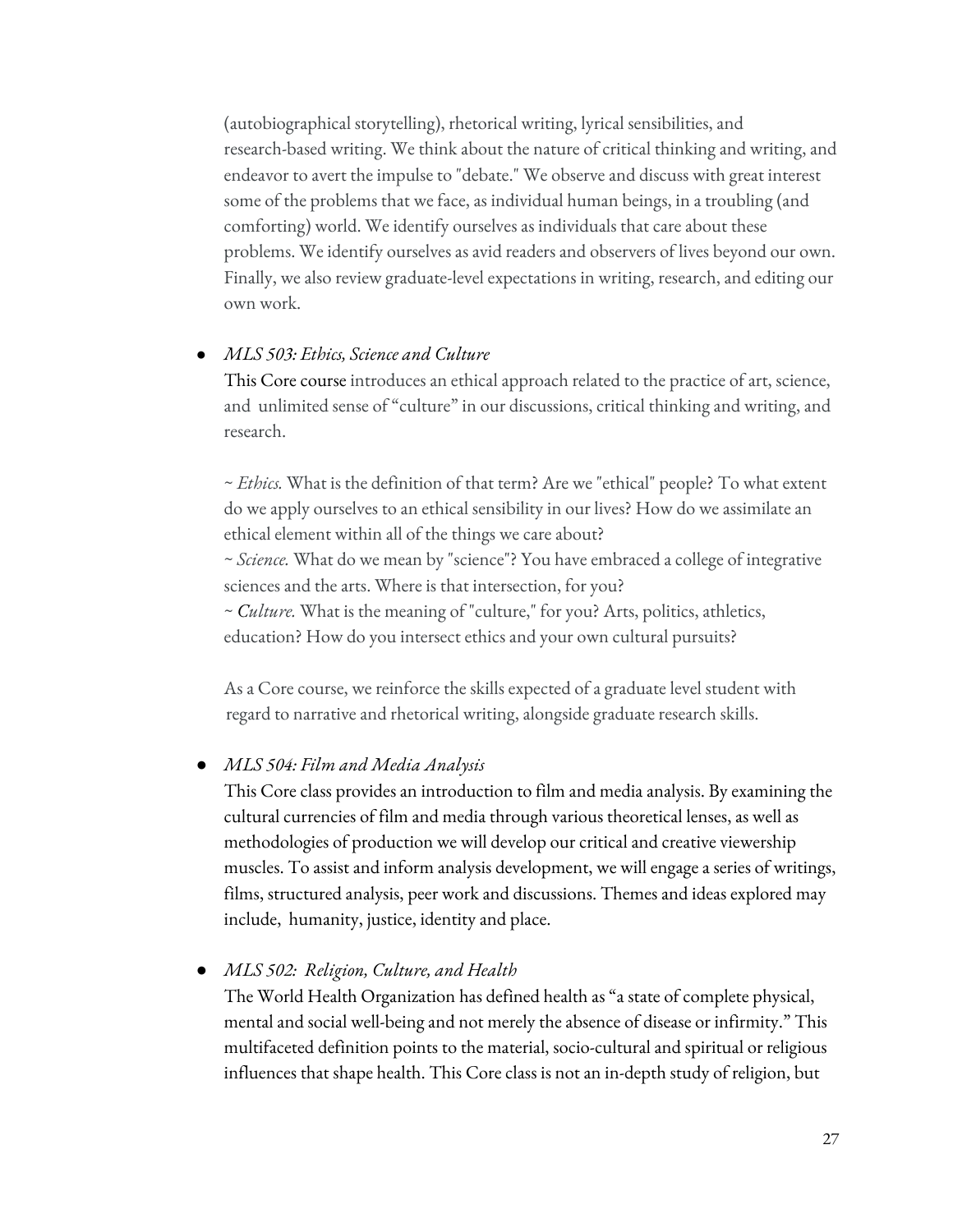instead a journey into the intersections of individual and social practices and beliefs that shape health.

#### **Elective Courses: MLS 598 (Special Topics)**

● *MLS 598: The Research Process*

Learn to navigate **ASU's [Library](https://lib.asu.edu/) One Search**; mine library databases; markup, annotate and color-code text; and more tools that researchers from the past could only dream of. This course raises the level of graduate student writing by a working familiarity with the terms, norms, and expectations of scholarly research and subsequently, scholarly writing. This class serves as an introduction to contemporary writing and research methods that you can use in all of your MLSt classes.

● *MLS 598: Hip Hop: Arts, Aesthetics & Cyphers of Cultural Citizenship* This course is a selective, historico-cultural analysis of hip hop arts, aesthetics and culture organized through the foundational elements of DJing, MCing, B-boy and B-girling, Graffiti Arts and Knowledge. It examines how Hip Hop's competing cyphers of arts, aesthetics and cultural citizenship respond to/confirm/confront the contemporary socio-political landscape of the United States and its intersecting ideologies and embodiments of race, space, class, gender, sex, politics and power. Through discussions, readings, film, music, visual arts and popular culture examples, we examine how the foundational elements manifest in various art forms (performance, spoken word, theater, dance, literature, poetry, painting, design and film, etc) and culminating in a creative and critical engagement of Hip Hop's arts and aesthetics to explore a critical societal issue.

#### ● *MLS 598: Crimes and Punishment*

Tracing the historical antecedents of mass incarceration, from American slavery, to the 13th ammendment and its loop hole, which abolished slavery except for convicts, through codes, policies, laws and practices that gave rise to the prison-industrial complex, we examine mutable systems of oppression and racism in the U.S. today. Course topics may include: prison abolition, defunding the police, felony disenfranchisement, prison labor, the epidemiology of mass incarceration, child incarceration, parenting from prison, the drug wars, solitary confinement, criminalization of LGBTQIA+ youth experiencing homelessness and immigrant incarceration. We pay particular attention to the vital roles of media and popular culture in perpetuating and promoting mythologies and narratives of criminality, in particular Black criminality. We root ourselves in our empathy and humanity as a foundation to engage difficult conversations on the visceral, psychological and cultural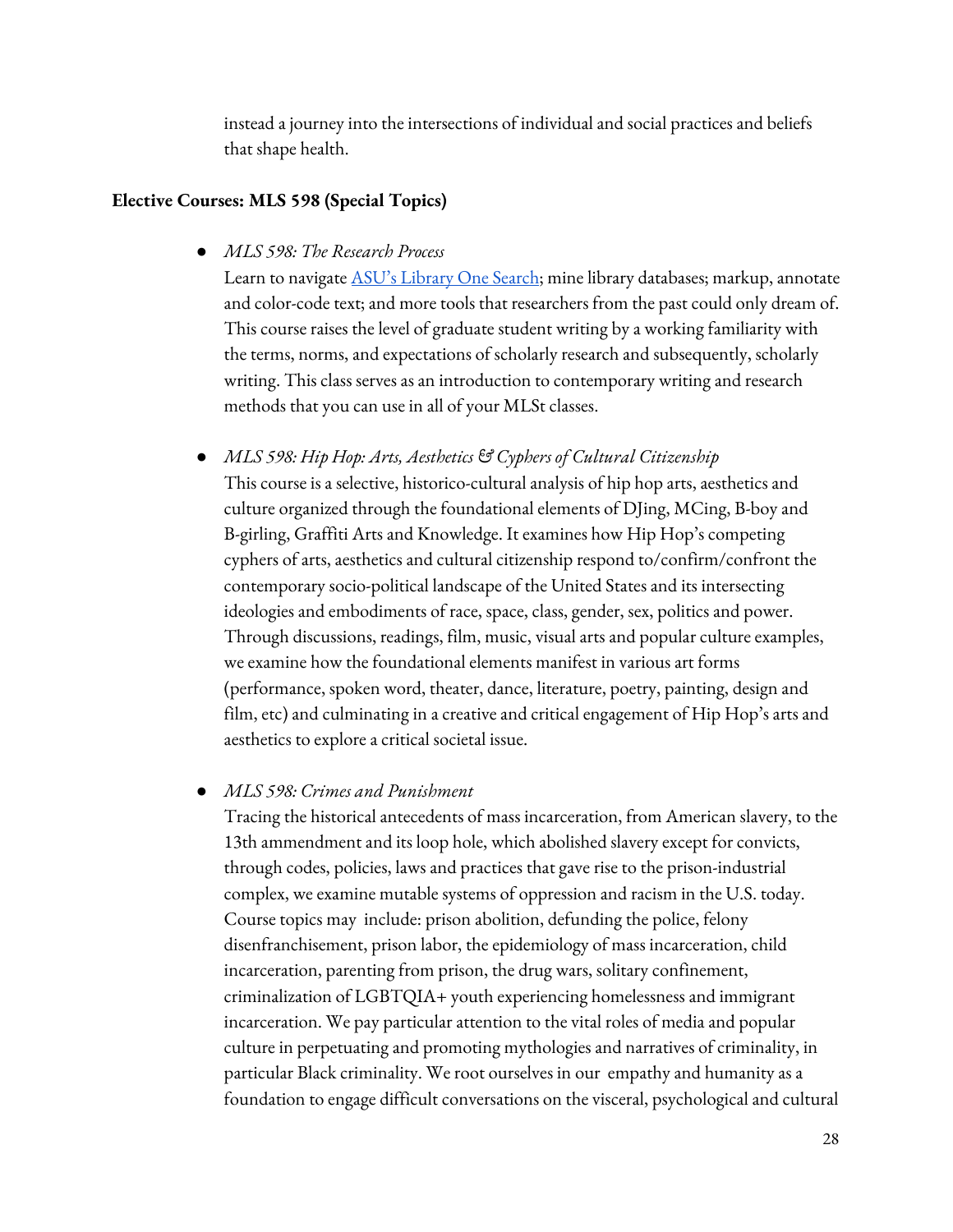impacts of crimes and punishment.

● *MLS 598: Inviting the Wolf In: Cultural Taboo in Text and Visual Texts* Here, we engage in a discourse on the multi-faceted level(s) of taboo to begin an inquiry into the analysis of cultural taboos through various theoretical lenses as well as the cultural viewpoints exemplified from respective histories, art forms and films. By examining cultural taboos through films, visual art, nonfiction and literary texts from several nations and social groups, both historical and contemporary, we can begin to more fully understand the origins and mutability of respective taboos.

### ● *MLS 598: Global Cinema*

This course is an introduction to formal and cultural issues important to appreciating films from around the world. The course is structured to survey global approaches to filmmaking, with the assumption that the more we understand film as a means of expression, the closer we will come to understanding other cultures. These representative films from across the globe require attentive viewings that offer us rich, multilayered and transformative experiences. This course focuses on developing your recognition of formal elements of filmmaking, identifying the socio-cultural context of film productions, and applying critical theory to the interpretation of a film's meaning. Students will screen films both in class and at home, and compose reactions both to the films you see and the extratextual materials you collect.

### ● *MLS: 598: Food, Film and Culture*

This course examines food and its place in telling the contested stories of who "we" are. After all, food is never just food, it is a medium by which we can explore our deeper humanity, as well as our diverse identities. Food reveals issues of equity, justice, diversity and inclusion whether in media, or our daily lives. From Instagram, TVshows, food writing/blogs, diet/health food industry, cookbooks, memoirs, etc) food (as) performance in our daily lives and in art, we root ourselves in our own embodied knowledges of food first, and then examine selected readings, films and media to analyze and (re)imagine food and its possibilities for health, storytelling, and ability to work for justice and equity for all.

● *MLS 598:* C*ontested Territory: Critical Issues US/Mex Border*

Drawing from a wide variety of disciplines across the humanities, social sciences and the arts, this course examines the ways in which the ideology of the border has crossed the past and the present of cultures on both sides of the US-Mexico Border. As a way of reflecting on the multiple meanings of the border, we will delve into a rich archive of documentary and fiction films, music and public art. Our goal is to ask: How have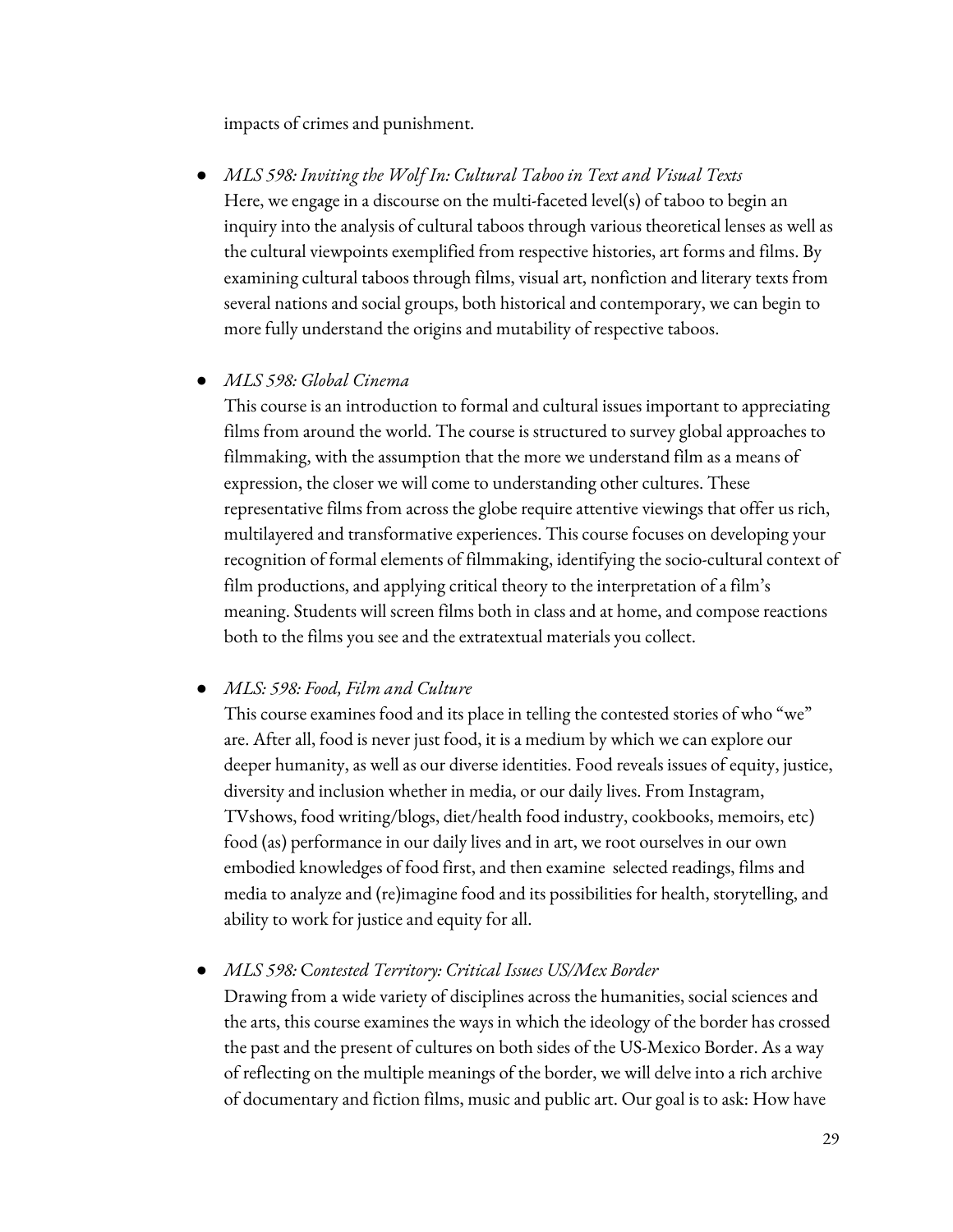histories of exclusion, migration, assimilation, and political resistance shaped the arts and cultures of the borderlands? And, in turn, how has cultural production influenced the political landscape of the region?

● *MLS 598: Exploring Identity in American Life*

This course examines enduring and contested narratives, monuments, myths, and histories around what it means to be a USAmerican. Engaging a broad array of cultural performances and productions, as well as historical records, we excavate and deconstruct historical underpinnings and legacies of dominant USAmerican narratives, identities and foundational myths. Drawing from this informed and critical history, we then engage our creative capacities to envision and perhaps, create our way toward a more liberatory future.

● *MLS 598: '50s: The Decade of Denial*

Cultural and historical inquiries explore the zeitgeist, literature, film and thinking of this specific decade. Through the use of scholarly readings and expressions of popular culture (films, television, plays, music, art) and additional ephemera and artifacts of the time; clues emerge to reveal the undercurrents of this increasingly relevant decade.

● *MLS 598: The '60s Decade of Turmoil*

Cultural and historical inquiries explore the zeitgeist, literature, film and thinking of this specific decade. Through the use of scholarly readings and expressions of popular culture (films, television, plays, music, art) and additional ephemera and artifacts of the time; clues emerge to reveal the undercurrents of this increasingly relevant decade.

● *MLS 598: 70s: Decade of Upheaval and Transformation*

Cultural and historical inquiries explore the zeitgeist, literature, film and thinking of this specific decade. Through the use of scholarly readings and expressions of popular culture (films, television, plays, music, art) and additional ephemera and artifacts of the time; clues emerge to reveal the undercurrents of this increasingly relevant decade.

● *MLS 598: Critical Issues in the Humanities*

Are the humanities still valued in a world that's all about jobs and making money? Some might argue, no. This class argues yes to the value of the humanities and examines recent national discussions about the role of the humanities in college instruction and in daily life. We see a reaction to the recent emphasis on career-based vocational training as business leaders call for employees with training in the liberal arts. Let's ask the question: What do the humanities offer individuals and society?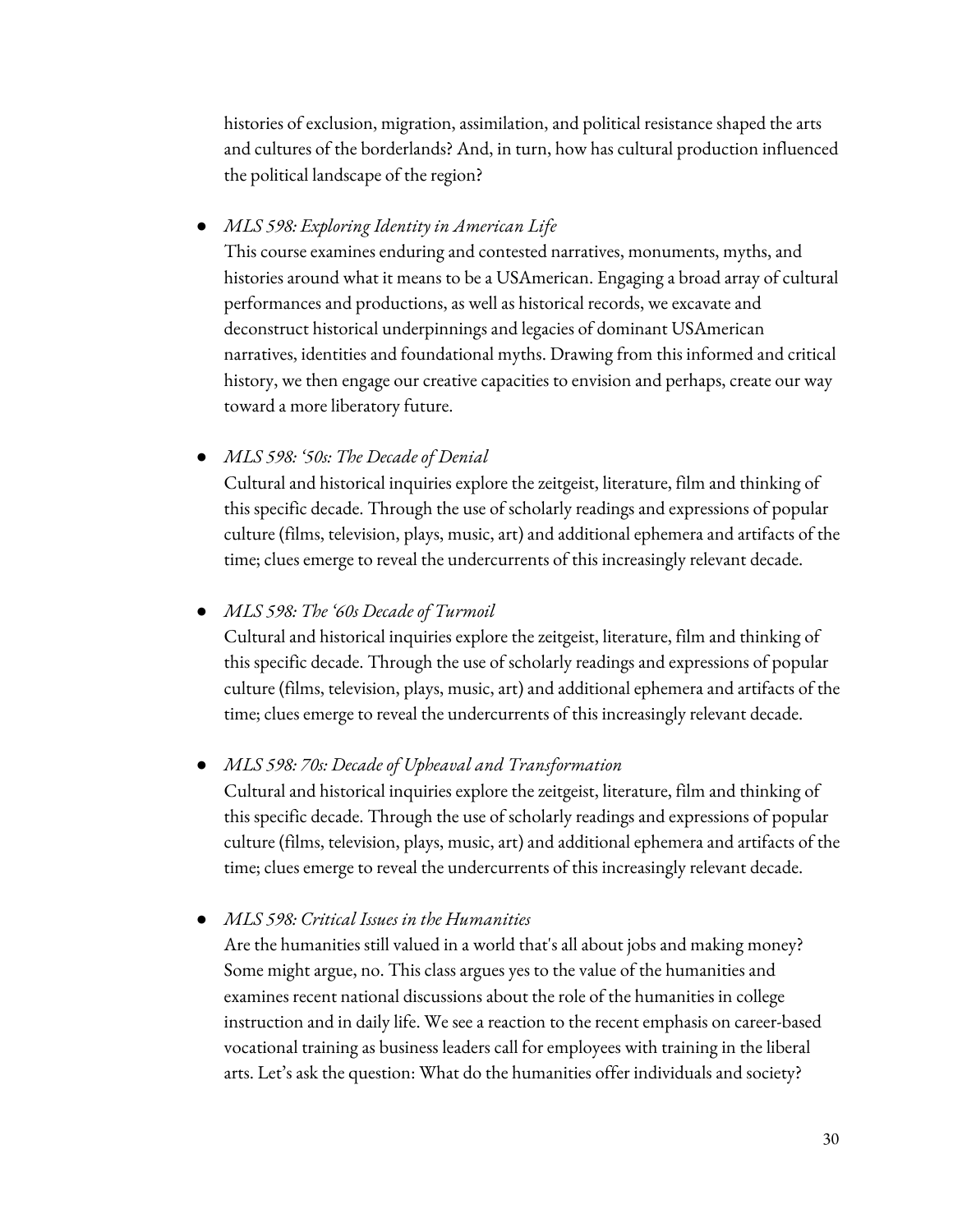### ● *MLS 598: Poetry and Memory*

This course investigates the role a poet's memory plays as inspiration, and creative utility, in the craft and enjoyment of meaningful, memorable poems. Most students who take this course have little or no real background in the reading or writing of much poetry (although many students do have this background, and that's wonderful). So we posit: What are *poems*? What is a *memoir,* and how may the two forms intersect? What is meant by *"memory-based" writing?* What *isn't* "memory-based writing"? How do we, as poets ourselves, trust in our never-ending blossoming bank of memory to create new poems? We read selected works of published contemporary and classic poets, and try our hand at our own, thus inspired.

#### ● *MLS 598: Writing the Journey: Travel Narratives*

Here we embrace the love of travel -- the human desire to move, with curiosity, respect, and a desire to observe, truly learn, and with a true sense of adventure -- from one geographical place to another. In addition, we embrace our human impulse to chronicle these adventures: these meditations of change, through our writing. Here, we cultivate an awareness of a personal philosophy of why we, as humans, travel -- and why we write about it. In doing so, we develop a sense of craft and finesse when writing about travel. We explore a strong sense of the tradition, as well as the modern sense, of travel writing and travel writing culture, including journaling and photography.

#### ● *MLS 598: Memoir and Personal Essay*

This writing-intensive class introduces the techniques of creative nonfiction writing leaning on your own life experiences. Memoir gives you the opportunity to explore memories and to learn writing craft techniques such as scene, dialogue, descriptive language, narration, reflection and musing. The Personal Essay focuses on memories dealing with a specific topic, unified by a theme. In both memoir and personal essay, research helps writers further develop themes and ideas to explore their universality. Published memoirs and essays of well-known writers are used for models and prompts. Everyone's life holds fascinating stories and in this class we share those stories with one another, through support and trust.

#### ● *MLS: 598: Humor Writing*

This enjoyable course is an observant survey that covers a breadth of types of humor writing and reading (principally American) that marks history and cultural points of interest, gender and racial accomplishments, a variety of humor types, and touches on various alternative forms of humor writing. Rather than obsess on the relatively dull parlay of personal taste on "what's funny" versus "what's *not* funny," we lend a critical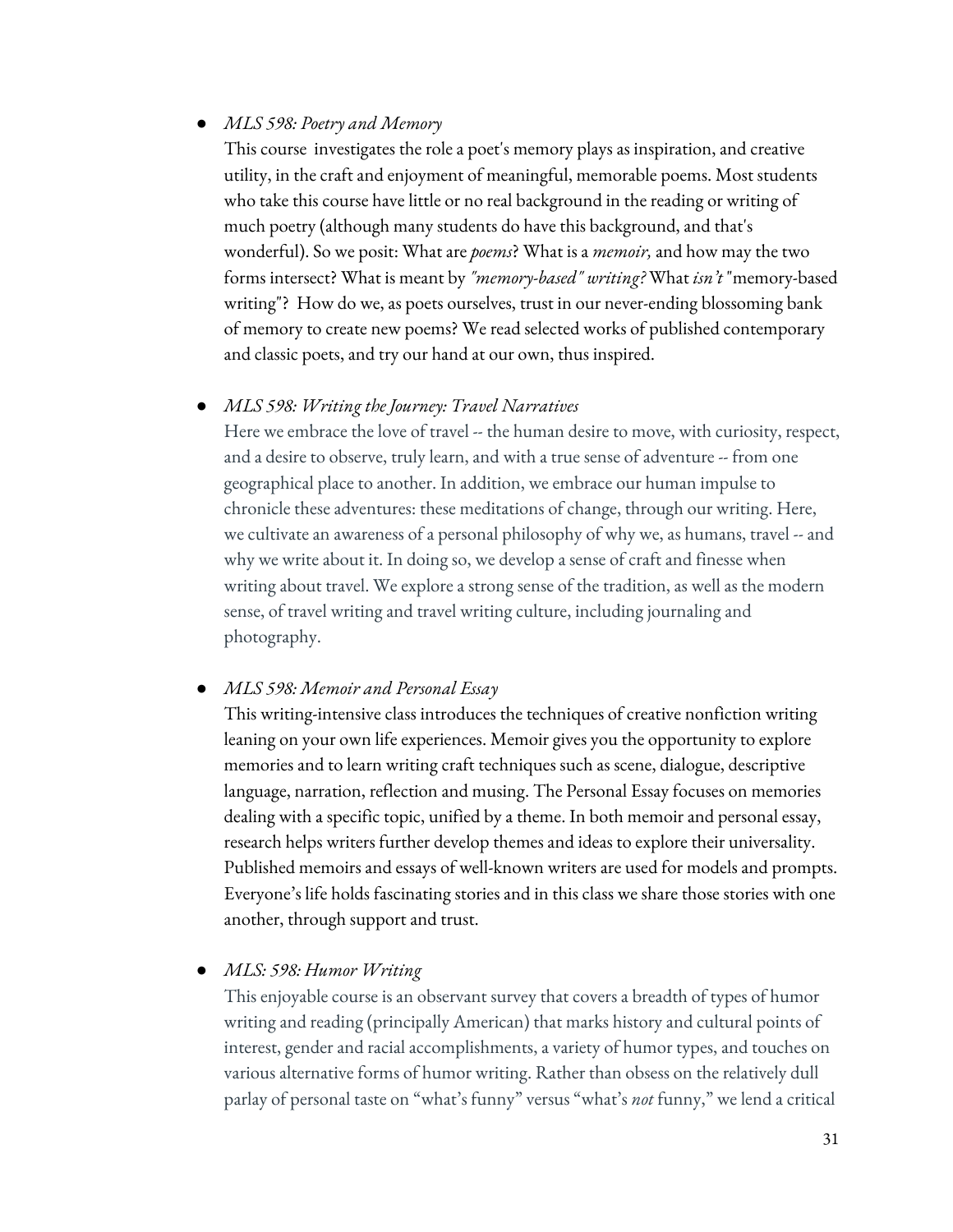eye to the topics, methods of storytelling and jokes, gestures and patterns of "funniness" and how humor earns its authentic position and value in literature. Here, we identify and become well-versed in a number of subgenres and movements in the wild world of humor writing.

● *MLS 598: Food Writing*

The enjoyment of writing about food has ancient origins, when rhapsodizing about the pleasures of food are addressed with reference to all human (perhaps all living) sensory experience. This tradition has evolved joyfully into the 21st century, as the genre of food writing (including essays, works of fiction, theater, visual and media arts) enjoys unprecedented popularity. Global cultural connection is long associated with the acquisition, preparation, presentation, and taking of meals. This course invites students to not only pursue new knowledge about the equally simple and complex relationship we have to food: we tell our own "food stories," as well.

● *MLS 598: Intro to Film Philosophy*

How can we really understand film without thinking about the philosophical issues they raise? To what extent are films capable of examining philosophy? To what extent are films capable of *addressing* philosophy? Philosophy is the endeavor that seeks to answer the most basic issues that concern us as human beings. In this course students will examine the ways in which film, both as a popular cultural medium and as an art form, illustrates, reflects, embodies and problematizes fundamental philosophical questions that transcend time and space, while also considering the social context of each film.

#### ● *MLS 598: Documentary Film*

This course is structured to analyze various visual and categorical and rhetorical modes used by documentary filmmakers to comment on issues of social and cultural importance through cinema. Documentaries offer rich, multilayered, nonfiction narratives that require attentive viewing and analysis. This course will focus on developing your recognition of communicative strategies associated with documentaries and identifying the genre and historical context surrounding each production. Students will apply critical analysis to interpreting the messages embedded in the respective documentary films viewed.

#### ● *MLS 598: Storms and Culture*

How does weather shape people and cultures? We look at hurricanes and tornadoes in history and contemporary life. It's easy to think about storms in an entirely intellectual manner but after Hurricane Katrina and the yearly results of tornado season, we must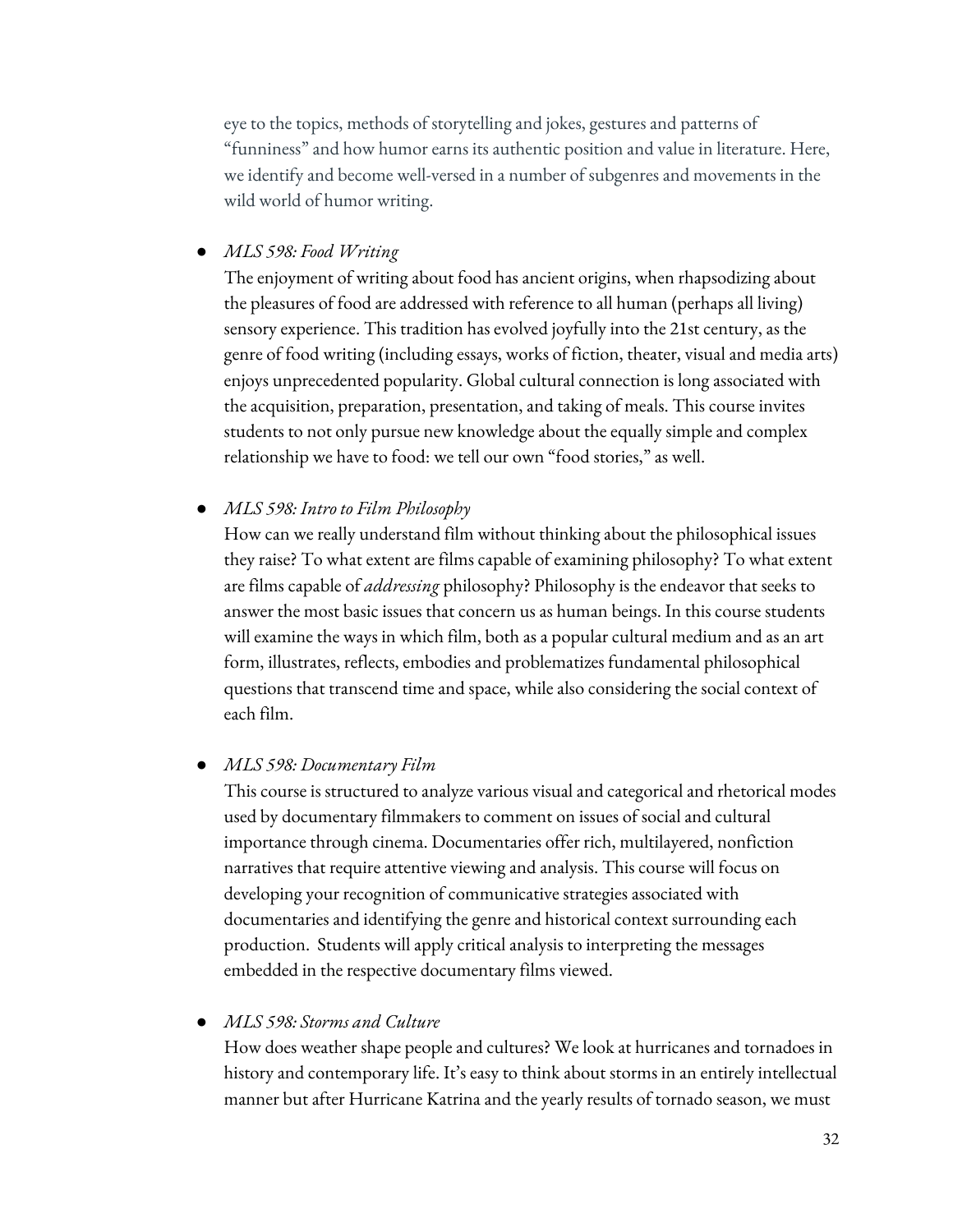remind ourselves that storms play active roles in our lives and our society. While everyone talks about the weather, some people actually sit down and write about it. We'll look at literature about bad weather as well as YouTube clips, websites, popular songs and other sources of information. This is your invitation to delve into these writings and viewings and see what they can teach us.

● *MLS 598: Writing the Graphic Novel and Comic Book* By analyzing recent graphic novels and the actual scripts for many modern comics, you'll learn methods for description, pacing, character movement, and more. When you've completed the course, you'll have the tools and techniques you need in order to create comic strips, comic books, and graphic novels of your own -- ready and able to dive into this pop culture medium and make something exciting and new.

### **Individual (Independent) Study Courses**

During the course of the student journey with MLSt, it's encouraged that you think about, and plan for, your Applied Project -- the exit project of the MLSt program (in lieu of a thesis project). As you do so, consider taking independent studies that will help you prepare your Applied Project.

● *MLS 590: Reading and Conference*

Select a topic in consultation with your instructor. Spend the session reading books, articles and/or viewing films that you feel may inform your Applied Project. Students maintain a detailed journal and check in with their instructor on a weekly basis. (This class is repeatable one time for credit.) Talk to your advisor about options!

● *MLS 580: Practicum*

This is offered for extended research, writing and editing, related to your Applied Project.. While the Reading and Conference focuses on research, the practicum emphasizes creating something based on being "in the field," or actually *applying* your research or creative efforts. There are a great number of options here. Students keep detailed notes and writings in a weekly journal describing their process. (This class is repeatable one time for credit.)

### **THE APPLIED PROJECT**

The Applied Project is the final effort created and submitted by a graduating MLSt student. It is the equivalent of a "thesis" or "capstone" project. This independent-study Project is approved and mentored by a faculty member. There are a huge number of options for any student, including: